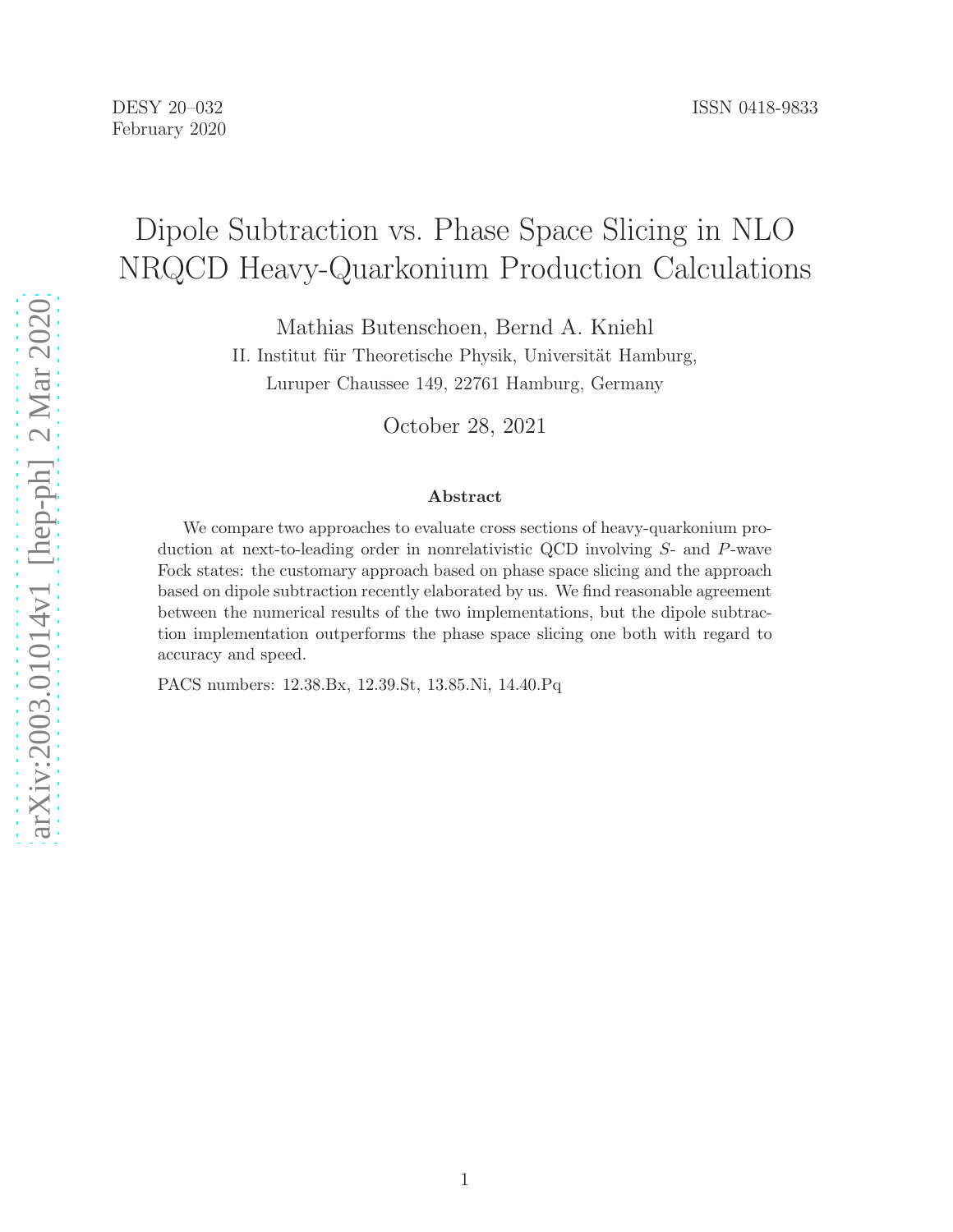### 1 Introduction

The conjectured factorization theorem [\[1\]](#page-21-0) of nonrelativistic QCD (NRQCD) [\[2\]](#page-21-1) is the most frequently used framework for calculations of inclusive heavy-quarkonium production. It is based on a factorization into perturbative short-distance cross sections for heavy-quark-antiquark pairs in certain Fock states  $n$ , and nonperturbative long-distance matrix elements (LDMEs). The numerical values of the latter are extracted from fits to experimental data, and are predicted to scale with certain powers of the relative heavyquark-antiquark velocity  $v(3)$ . For the phenomenologically important quarkonia, the leading and next-to-leading contributions in the  $v$  expansion involve  $S$ - and  $P$ -wave bound states. Many calculations of these contributions have been performed at next-to-leading order (NLO) in the strong-coupling constant  $\alpha_s$ . These works were almost exclusively done using the two-cutoff phase space slicing scheme as described in Ref. [\[4\]](#page-21-3). To our knowledge, the only exception is the work of Ref. [\[5\]](#page-21-4), where color-singlet S-wave-state production was treated in the massless Catani-Seymour dipole subtraction scheme [\[6\]](#page-21-5). In Ref.  $[7]$ , we have formulated a subtraction scheme covering  $S$ - and P-wave color-singlet and color-octet states for the important example of hadroproduction. It is based on Ref. [\[6\]](#page-21-5) and its extension to massive quarks by Phaf and Weinzierl [\[8\]](#page-21-7). In particular, it takes into account the bound-state structure of the projected amplitudes and introduces new kinds of subtraction terms for the case of P-wave-state production.

This paper describes a numerical comparison of our implementations of two-cutoff phase space slicing and dipole subtraction for inclusive quarkonium hadroproduction. In Section [2,](#page-1-0) we briefly review the singularity structure of the encountered real-correction squared amplitudes and their cancellation by other contributions. We summarize phase space slicing in Section [3](#page-4-0) and dipole subtraction in Section [4,](#page-9-0) providing many previously unpublished technical details. In Section [5,](#page-14-0) we then numerically compare the two implementations, before summarizing our results in Section [6.](#page-16-0)

### <span id="page-1-0"></span>2 Singular cross section contributions

The factorization theorems of QCD and NRQCD imply that the inclusive cross section to produce a heavy-quarkonium state  $H$  is given by

$$
d\sigma(AB \to H + X) = \sum_{a,b,X} \sum_{n} \int dx_a dx_b f_{a/A}(x_a) f_{b/B}(x_b) \langle \mathcal{O}^H[n] \rangle d\hat{\sigma}(ab \to Q\overline{Q}[n] + X), \tag{1}
$$

with the partonic cross sections

$$
d\hat{\sigma}(ab \to Q\overline{Q}[n] + X) = \frac{1}{N_{\text{col}}(n)N_{\text{pol}}(n)} \frac{1}{2(p_1 + p_2)^2} d\text{PS}
$$

$$
\times \frac{F_{\text{sym}}(X)}{n_{\text{col}}(a)n_{\text{pol}}(a)n_{\text{col}}(b)n_{\text{pol}}(b)} |||ab \to Q\overline{Q}[n] + X||^2. \tag{2}
$$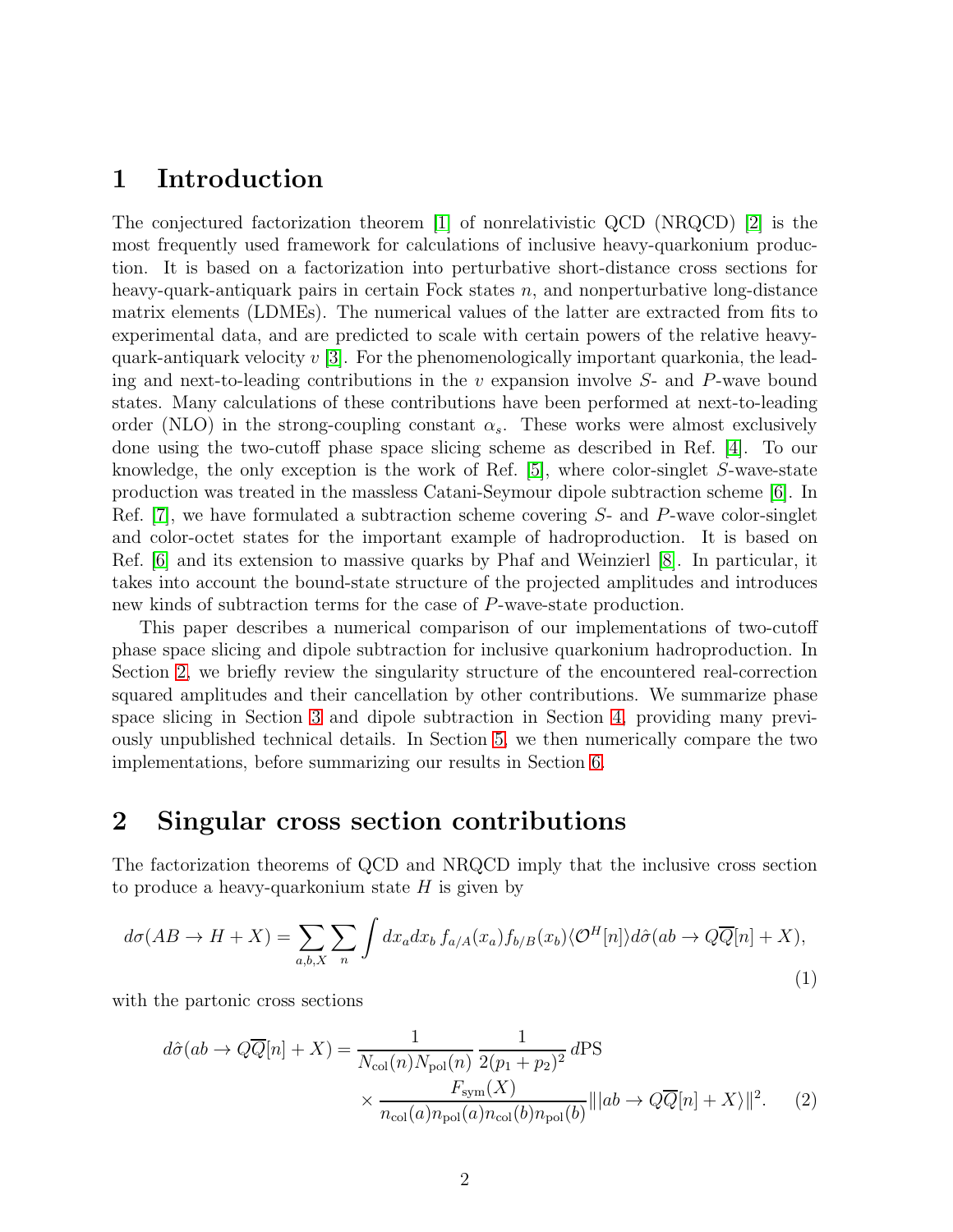Here,  $f_{a/A}(x_a)$  is the parton distribution function (PDF) describing the probability to find parton a with longitudinal momentum fraction  $x_a$  inside hadron A.  $\langle \mathcal{O}^H[n]\rangle$  is the LDME of NRQCD associated with the intermediate Fock state n, which has  $N_{\text{col}}$  color and  $N_{\text{pol}}$  polarization degrees of freedom.  $p_1$  and  $p_2$  are the four-momenta of partons a and b,  $n_{\text{col}}$  and  $n_{\text{pol}}$  their color and spin averaging factors. dPS is the phase space and  $F_{\text{sym}}$ the symmetry factor associated with the outgoing particles.  $|ab \to QQ[n]+X\rangle$  denotes the matrix element of the partonic subprocess  $ab \to QQ[n]+X$ , which is calculated by applying spin and color projectors to the usual QCD amplitudes as described in Ref. [\[7\]](#page-21-6). A summation of spin and color degrees of freedom of the  $Q\overline{Q}$  pair and all incoming and outgoing partons is always implicitly understood in the squared amplitudes, but no averaging. At this point, we deviate from the definition of the bra and ket symbols used in Refs. [\[6,](#page-21-5)[8\]](#page-21-7). We denote the momentum of the  $Q\overline{Q}$  pair as  $p_0$  and set  $p_0^2 = 4m_Q^2$ , with  $m_Q$ being the heavy-quark mass. Our real-correction partonic amplitudes have two further light QCD partons, to which we assign momenta  $p_3$  and  $p_4$ .

In the limit where an outgoing gluon with momentum  $p_i$  gets soft, the squared production amplitude becomes, for the Fock states considered in our analysis,

$$
\begin{aligned}\n\|\|S_0^{[1/8]}, p_j \text{ soft}\rangle\|^2 &= S_1(^1S_0^{[1/8]}; p_j), \\
\|\|S_1^{[1/8]}, p_j \text{ soft}\rangle\|^2 &= S_1(^3S_1^{[1/8]}; p_j), \\
\|\|P_1^{[1/8]}, p_j \text{ soft}\rangle\|^2 &= S_1(^1P_1^{[1/8]}; p_j) + S_2(^1P_1^{[1/8]}, 1S_0^{[1/8]}; p_j) + S_3(^1S_0^{[1/8]}; p_j), \\
\|\|{}^3P_J^{[1/8]}, p_j \text{ soft}\rangle\|^2 &= S_1(^3P_J^{[1/8]}; p_j) + S_2(^3P_J^{[1/8]}, 3S_1^{[1/8]}; p_j) + S_3(^3S_1^{[1/8]}; p_j),\n\end{aligned} \tag{3}
$$

with

<span id="page-2-0"></span>
$$
S_{1}(n; p_{j}) = g_{s}^{2} \sum_{\substack{i,k=1 \ i,k \neq j}}^{4} \left( -\frac{p_{i} \cdot p_{k}}{p_{i} \cdot p_{j} p_{k} \cdot p_{j}} + \frac{p_{0} \cdot p_{i}}{p_{0} \cdot p_{j} p_{i} \cdot p_{j}} + \frac{p_{0} \cdot p_{k}}{p_{0} \cdot p_{j} p_{k} \cdot p_{j}} - \frac{p_{0}^{2}}{(p_{0} \cdot p_{j})^{2}} \right)
$$
  
\n
$$
\times \langle n, \text{Born} | \mathbf{T}_{i} \mathbf{T}_{k} | n, \text{Born} \rangle
$$
  
\n
$$
S_{2}(n, m; p_{j}) = 4g_{s}^{2} \sum_{\substack{i=1 \ i \neq j}}^{4} \left( \frac{-p_{i}^{\beta}}{p_{i} \cdot p_{j} p_{0} \cdot p_{j}} + \frac{p_{0} \cdot p_{i} p_{j}^{\beta}}{p_{i} \cdot p_{j} (p_{0} \cdot p_{j})^{2}} - \frac{p_{0}^{2} p_{j}^{\beta}}{(p_{0} \cdot p_{j})^{3}} \right)
$$
  
\n
$$
\times \epsilon_{\beta}(m_{l}) \langle n, \text{Born} | \mathbf{T}_{i} (\mathbf{T}_{Q} - \mathbf{T}_{\overline{Q}}) | m, \text{Born} \rangle
$$
\n(5)

$$
S_3(m; p_j) = 4g_s^2 \left( -\frac{g^{\alpha\beta}}{(p_0 \cdot p_j)^2} - \frac{p_0^2 p_j^{\alpha} p_j^{\beta}}{(p_0 \cdot p_j)^4} \right) \times \epsilon_{\alpha}^*(m_l) \epsilon_{\beta}(m_l) \langle m, \text{Born} | (\mathbf{T}_Q - \mathbf{T}_{\overline{Q}}) (\mathbf{T}_Q - \mathbf{T}_{\overline{Q}}) | m, \text{Born} \rangle, \tag{6}
$$

where  $|m, Born\rangle$  is the Born amplitude of  $QQ[m]$  production without the soft gluon.  $\mathbf{T}_i$ acts on  $|m, Born\rangle$  by inserting at the corresponding place  $T_c$  if parton i is an outgoing quark or incoming antiquark,  $-T_c$  if parton i is an incoming antiquark or outgoing quark, and  $if_{abc}$  if parton i is a gluon, where c, a, and b are the color indices of the soft, splitting, and other outgoing gluons, respectively.  $\mathbf{T}_Q$  inserts  $T_c$  at the place of the outgoing heavy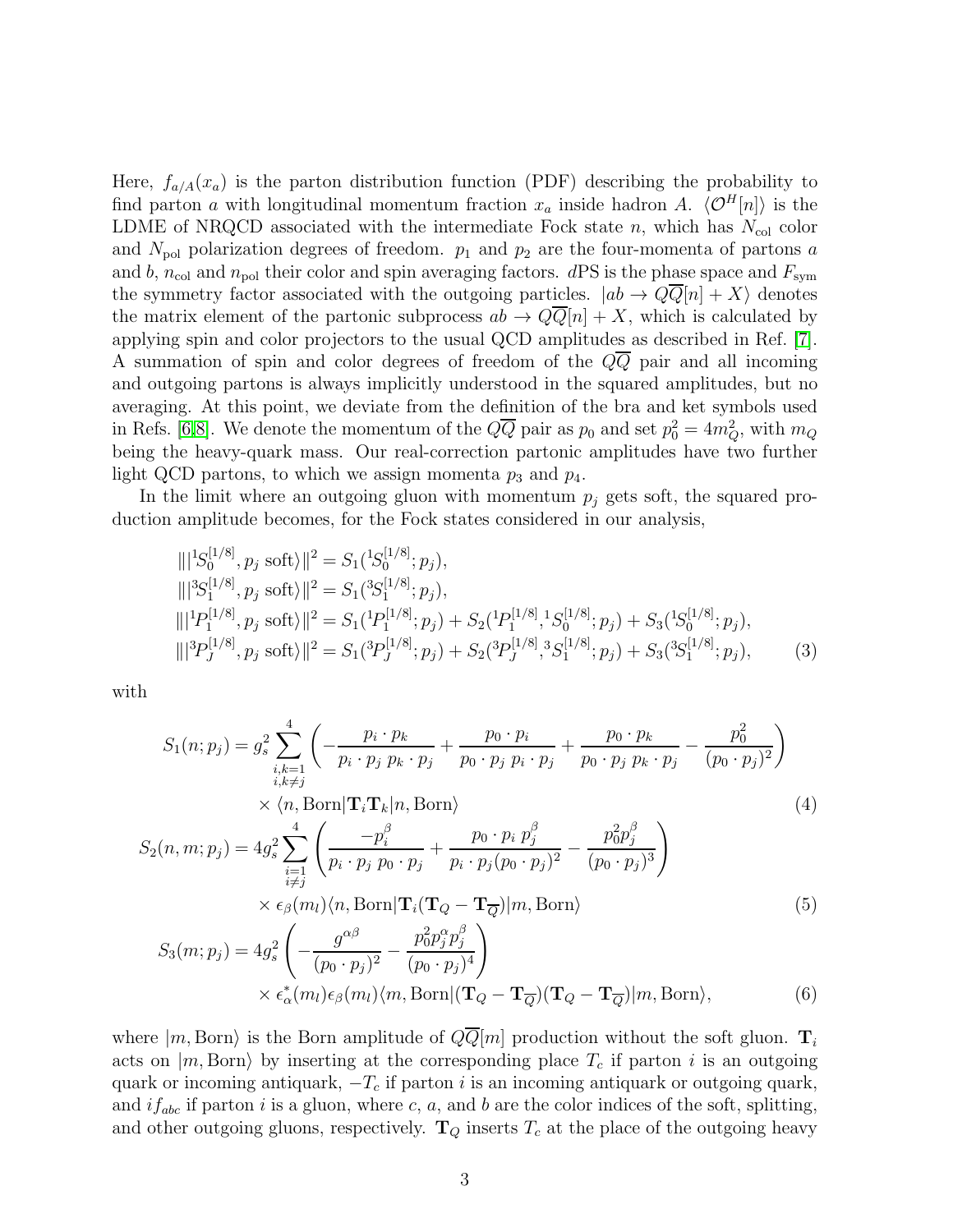quark Q,  $\mathbf{T}_{\overline{Q}}$  inserts  $-T_c$  at the place of the outgoing heavy antiquark  $\overline{Q}$ , with c being the color index of Q or Q.

In the limit where an outgoing light parton with momentum  $p_i$  becomes collinear to an incoming light parton with momentum  $p_i$ , its main contribution stems from Feynman diagrams where parton i splits into j and a parton with momentum  $p_{(ii)} = p_i - p_j$  taking away the fraction  $x$  of the incoming parton's longitudinal momentum. The squared matrix element in that limit is given by

<span id="page-3-0"></span>
$$
||p_j \text{ ini. coll. } p_i||^2 = \frac{n_{\text{col}}(i)}{n_{\text{col}}((ij))n_{\text{pol}}((ij))} \frac{g_s^2}{x(p_i \cdot p_j)} \langle \text{Born} | \hat{P}_{i,(ij)}(x, p_\perp) | \text{Born} \rangle
$$
  
 
$$
\times \begin{cases} \delta_{ss'} & \text{if } i \text{ is a quark or antiquark} \\ \epsilon^*_{\mu}(p_i) \epsilon_{\nu}(p_i) & \text{if } i \text{ is a gluon} \end{cases}
$$
 (7)

where  $\hat{P}_{i,(ij)}(x)$  are the spin-dependent Altarelli-Parisi splitting functions as given in Ref. [\[7\]](#page-21-6). The squared amplitude in the limit where the outgoing partons 3 and 4 are collinear is given by those Feynman diagrams where a final-state parton with momentum  $p_{(34)} = p_3 + p_4$  splits into the outgoing partons 3 and 4, and reads

<span id="page-3-2"></span>
$$
\| |p_3 \text{ final coll. } p_4 \rangle \|^2 = \frac{g_s^2}{p_3 \cdot p_4} \langle \text{Born} | \hat{P}_{(34),3}(z, p_\perp) | \text{Born} \rangle. \tag{8}
$$

The phase space integrations in  $D = 4 - 2\epsilon$  dimensions yield  $\frac{1}{\epsilon}$  and  $\frac{1}{\epsilon^2}$  poles, which are canceled by similar poles in the virtual corrections, by the mass factorization counterterms, and by the operator renormalization counterterms: A part of the initial-state collinear singularities is absorbed into the PDFs according to the MS prescription, thereby leading to mass factorization counterterms,

<span id="page-3-1"></span>
$$
d\hat{\sigma}_{\text{MFC}}(a+b\to Q\overline{Q}[n]+X) = \left[\sum_{(ij)} \int dx P_{a,(ij)}^{+}(x) d\hat{\sigma}_{\text{Born}}((ij)+b\to Q\overline{Q}[n]+X) + \sum_{(ij)} \int dx P_{b,(ij)}^{+}(x) d\hat{\sigma}_{\text{Born}}(a+(ij)\to Q\overline{Q}[n]+X)\right] \frac{g_s^2}{8\pi^2} \left(\frac{4\pi\mu_r^2}{\mu_f^2} e^{-\gamma_E}\right)^{\epsilon} \frac{1}{\epsilon},\tag{9}
$$

where  $\mu_r$  is the renormalization scale,  $\mu_f$  is the QCD factorization scale, and  $P_{a}^+$  $a_{n(ij)}^{+}(x)$  are the regularized Altarelli-Parisi splitting functions as listed in Ref. [\[7\]](#page-21-6). The singularites of the  $S_3$  part of the soft singularities are canceled by NLO corrections to LDMEs, where ultraviolet singularities are removed by  $\overline{\text{MS}}$  renormalization. These *operator renormaliza*tion contributions are, for the Fock states relevant to our analysis, given by

<span id="page-3-3"></span>
$$
d\sigma_{3S_{1}^{[1]}+3S_{1}^{[8]}\text{op.ren.}} = \sum_{a,b,X} \sum_{c=1,8} \sum_{J} \int dx_{a} dx_{b} f_{a/A}(x_{a}) f_{b/B}(x_{b}) \frac{\langle \mathcal{O}^{H}[{}^{3}P_{J}^{[c]}] \rangle}{N_{\text{col}}({}^{3}P_{J}^{[c]}) N_{\text{pol}}({}^{3}P_{J}^{[c]})}
$$

$$
\times \frac{1}{2(p_{1}+p_{2})^{2}} d\text{PS}_{2} \frac{F_{\text{sym}}(X)}{n_{\text{col}}(a) n_{\text{pol}}(a) n_{\text{col}}(b) n_{\text{pol}}(b)} |||{}^{3}P_{J}^{[c]}, \text{ op.ren.}\rangle||^{2}, (10)
$$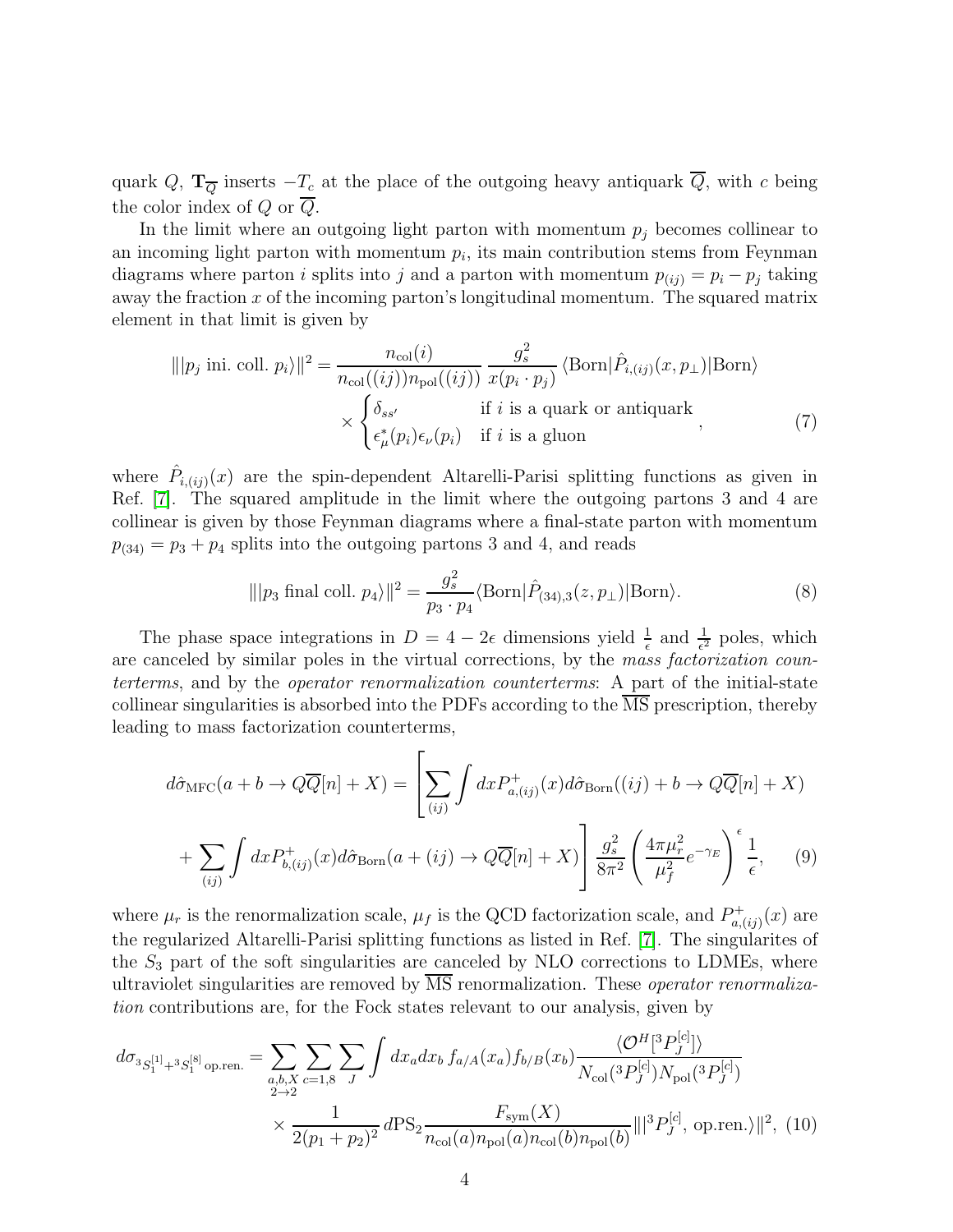with

$$
\|\|^3 P_J^{[c]}, \text{op.ren.}\rangle\|^2 = \frac{g_s^2}{12\pi^2 m_Q^2} \left(\frac{4\pi \mu_r^2}{\mu_\Lambda^2} e^{-\gamma_E} \right)^{\epsilon} g^{\alpha\beta} \left(-\frac{1}{\epsilon}\right)
$$

$$
\times \epsilon_\alpha^*(m_l) \epsilon_\beta(m_l) \langle^3 S_1^{[c]}, \text{Born}\rangle \left(\mathbf{T}_Q - \mathbf{T}_{\overline{Q}}\right) \left(\mathbf{T}_Q - \mathbf{T}_{\overline{Q}}\right)^3 S_1^{[c]}, \text{Born}\rangle, \tag{11}
$$

and

<span id="page-4-1"></span>
$$
d\sigma_{1S_{0}^{[1]}+1S_{0}^{[8]}\text{op.ren.}} = \sum_{a,b,X} \sum_{c=1,8} \int dx_{a} dx_{b} f_{a/A}(x_{a}) f_{b/B}(x_{b}) \frac{\langle \mathcal{O}^{H}[{}^{1}P_{1}^{[c]}] \rangle}{N_{\text{col}}({}^{1}P_{1}^{[c]}) N_{\text{pol}}({}^{1}P_{1}^{[c]})}
$$

$$
\times \frac{1}{2(p_{1}+p_{2})^{2}} d\text{PS}_{2} \frac{F_{\text{sym}}(X)}{n_{\text{col}}(a) n_{\text{pol}}(a) n_{\text{col}}(b) n_{\text{pol}}(b)} ||| {}^{1}P_{1}^{[c]}, \text{ op.ren.}\rangle ||^{2}, (12)
$$

with

$$
\|\|^1 P_1^{[c]}, \text{op.ren.}\rangle\|^2 = \frac{g_s^2}{12\pi^2 m_Q^2} \left(\frac{4\pi\mu_r^2}{\mu_\Lambda^2} e^{-\gamma_E}\right)^{\epsilon} g^{\alpha\beta} \left(-\frac{1}{\epsilon}\right)
$$

$$
\times \epsilon_\alpha^*(m_l) \epsilon_\beta(m_l) \langle^1 S_0^{[c]}, \text{Born}\rangle (\mathbf{T}_Q - \mathbf{T}_{\overline{Q}}) (\mathbf{T}_Q - \mathbf{T}_{\overline{Q}})^{\dagger} S_0^{[c]}, \text{Born}\rangle, \tag{13}
$$

<span id="page-4-0"></span>where  $\mu_{\Lambda}$  is the NRQCD factorization scale.

## 3 Phase space slicing implementation

Our implementation of phase space slicing follows the lines of Ref. [\[4\]](#page-21-3). Here, the realcorrection phase space is split into three regions by introducing two cut-off parameters,  $\delta_s$  and  $\delta_c$ : The soft region, where  $p_3$  or  $p_4$  is soft, the hard-collinear region, where  $p_3$ and  $p_4$  are hard and  $p_3$  or  $p_4$  is collinear to another massless parton, and the hardnoncollinear region. The condition of  $p_j$  being soft is defined by  $\delta_s > 2E_j/\sqrt{s}$  and the condition of  $p_i$  being collinear to  $p_j$  by  $\delta_c > |2p_i \cdot p_j|/\sqrt{s}$  with  $s = (p_1 + p_2)^2$ . Since the hard-noncollinear region is free of singularities, the phase space integration is done there numerically, while, in the other two regions, the phase space integrations are done analytically in  $D = 4 - 2\epsilon$  dimensions. This is possible because not only the squared matrix elements factorize as described above, but also the phase space elements factorize, schematically as  $dPS_3 = dPS_2 dPS_{p_j}$ , where  $p_j$  is soft, and  $dPS_3 = dPS_2 dPS_{p_i||p_j}$ , where  $p_i$ is collinear to  $p_j$ . Here,

$$
d\text{PS}_{p_j} = \frac{d^{D-1}p_j}{2(2\pi)^{D-1}E_j}, \qquad d\text{PS}_{p_i||p_j} = \begin{cases} \frac{d^{D-1}p_j}{2(2\pi)^{D-1}E_j} & \text{if } i = 1, 2 \text{ and } j = 3, 4\\ \frac{d^{D-1}p_j}{2(2\pi)^{D-1}} \frac{E_{(ij)}}{E_i E_j} & \text{if } i \text{ and } j = 3, 4 \end{cases} (14)
$$

The dependencies of all contributions on  $\delta_s$  and  $\delta_c$  cancel in the sum.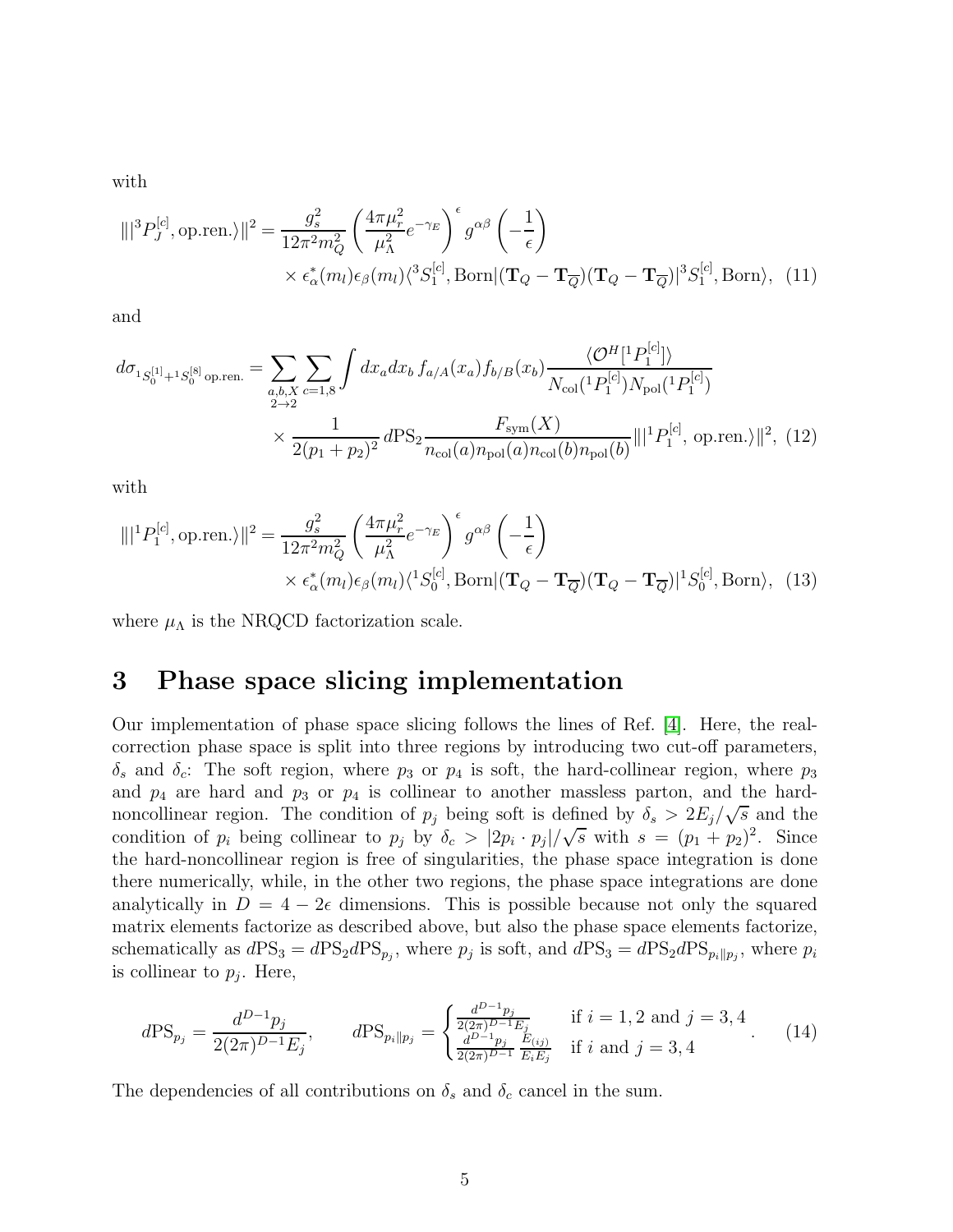#### 3.1 Hard-collinear part

Integrating Eq. [\(7\)](#page-3-0) analytically over the hard-collinear phase space part and adding the corresponding contribution of the mass factorization counterterm in Eq. [\(9\)](#page-3-1), we obtain in the limit  $\delta_s \rightarrow 0$ 

$$
\left[\int_{p_i||p_j} d\text{PS}_{p_i||p_j} \|\|p_i\,\text{ini. coll.}\,p_j\rangle\|^2\right]_{+\text{MFC}} = \int_{x_{\text{min}}}^{1-\delta_s\delta_{j,g}} dx \|\|\text{Born}\rangle\|^2 \left[\delta(1-x)F_{\text{in},i\to(ij),j}\right] + \frac{g_s^2}{8\pi^2} \left(P_{i,(ij)}(x)\ln\frac{(1-x)\delta_c s}{\mu_f^2} - P'_{i,(ij)}(x)\right)\right],\tag{15}
$$

where the Born amplitude  $|\text{Born}\rangle$  is defined with an incoming momentum  $p_{(ij)} = xp_i$ instead of  $p_i$ .  $\delta_{j,g}$  is 1 if particle j is a gluon, otherwise 0.  $F_{\text{in},i\rightarrow(ij),j}$  are given by

$$
F_{\text{in},g \to gg} = \frac{g_s^2}{8\pi^2} C_\epsilon \left( \frac{1}{\epsilon} + \ln \frac{m_Q^2}{\mu_f^2} \right) \left( 2C_A \ln \delta_s + \frac{11}{6} C_A - \frac{n_f}{3} \right),
$$
  

$$
F_{\text{in},q \to qg} = \frac{g_s^2}{8\pi^2} C_\epsilon \left( \frac{1}{\epsilon} + \ln \frac{m_Q^2}{\mu_f^2} \right) \left( 2 \ln \delta_s + \frac{3}{2} \right),
$$
 (16)

with  $C_A = 3$ ,  $C_F = 4/3$ , and  $C_{\epsilon} = (4\pi\mu_r^2 e^{-\gamma_E}/m_Q^2)^{\epsilon}$ . Furthermore,  $P_{i,(ij)}$  and  $P'_{i,(ij)}$  are the  $\mathcal{O}(\epsilon^0)$  and  $\mathcal{O}(\epsilon)$  parts of the spin-averaged splitting functions, namely

$$
P_{qq}(x) = C_F \frac{1+x^2}{1-x},
$$
  
\n
$$
P'_{qq}(x) = -C_F (1-x),
$$
  
\n
$$
P_{qg}(x) = C_F \frac{1+(1-x)^2}{x},
$$
  
\n
$$
P'_{qg}(x) = -C_F x,
$$
  
\n
$$
P_{gg}(x) = 2C_A \left(\frac{x}{1-x} + \frac{1-x}{x} + x(1-x)\right),
$$
  
\n
$$
P'_{gg}(x) = 0,
$$
  
\n
$$
P_{gq}(x) = \frac{1}{2} (x^2 + (1-x)^2),
$$
  
\n
$$
P'_{gq}(x) = -x(1-x).
$$
  
\n(17)

Integrating Eq. [\(8\)](#page-3-2) analytically over the hard-collinear phase space part, we obtain in the limit  $\delta_s \rightarrow 0$ 

$$
\int_{p_3||p_4} d\text{PS}_{p_3||p_4} ||p_3 \text{ fin. coll. } p_4 \rangle ||^2 = |||\text{Born}\rangle ||^2 F_{\text{fi}, (34) \to 3, 4},\tag{18}
$$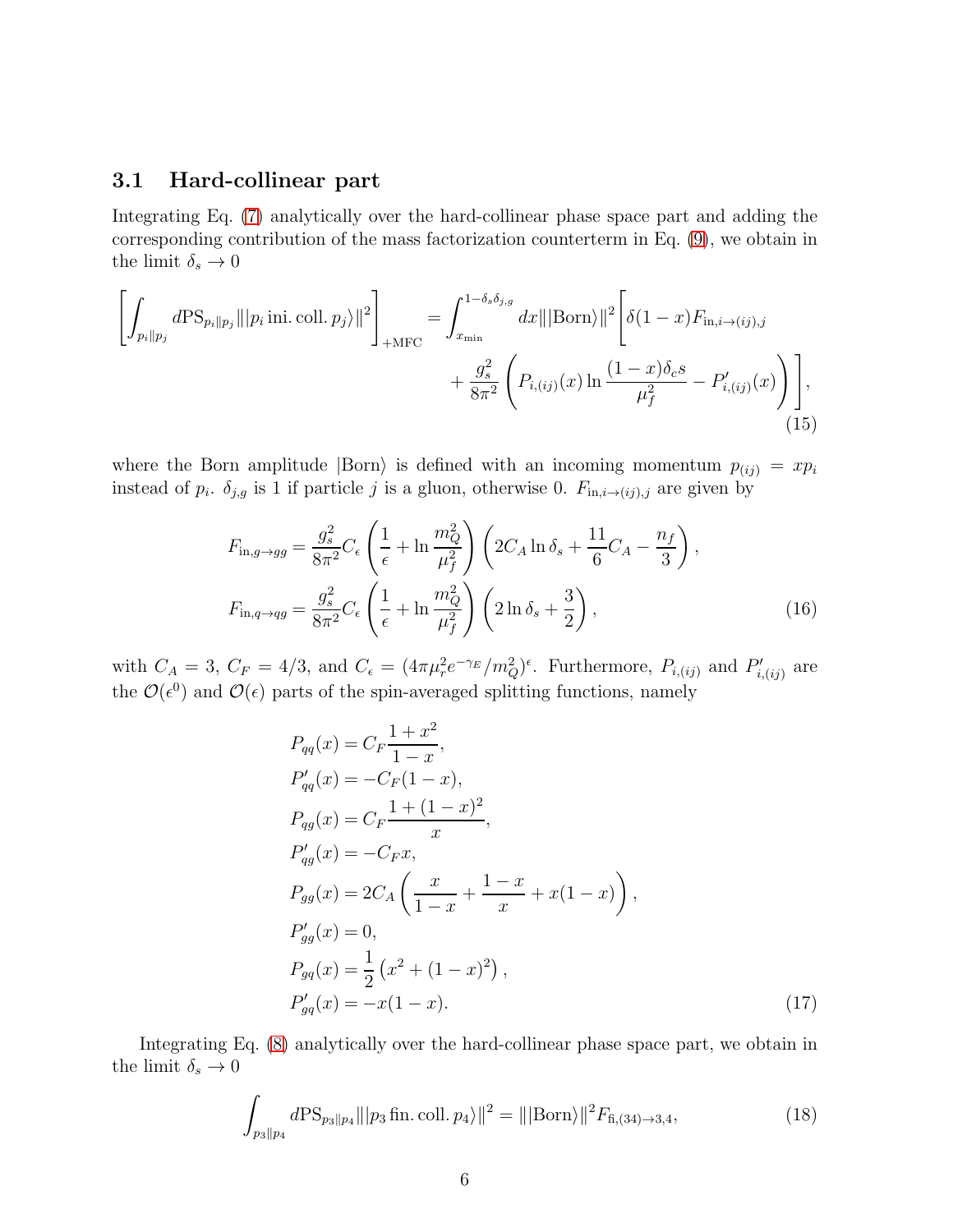with

$$
F_{\text{fi},g \to gg} = \frac{g_s^2 C_A}{8\pi^2} C_{\epsilon} \left[ \left( \frac{1}{\epsilon} - \ln \frac{\delta_c s}{m_Q^2} \right) \left( \frac{11}{6} + 2 \ln \frac{s \delta_s}{s - 4m_Q^2} \right) - \ln^2 \frac{\delta_s s}{s - 4m_Q^2} + \frac{67}{18} - \frac{\pi^2}{3} \right],
$$
  
\n
$$
F_{\text{fi},g \to q\overline{q}} = \frac{g_s^2}{8\pi^2} \frac{n_f}{3} C_{\epsilon} \left[ -\frac{1}{\epsilon} + \ln \frac{\delta_c s}{m_Q^2} - \frac{5}{3} \right],
$$
  
\n
$$
F_{\text{fi},q \to qg} = \frac{g_s^2 C_F}{8\pi^2} C_{\epsilon} \left[ \left( \frac{1}{\epsilon} - \ln \frac{\delta_c s}{m_Q^2} \right) \left( \frac{3}{2} + 2 \ln \frac{\delta_s s}{s - 4m_Q^2} \right) - \ln^2 \frac{\delta_s s}{s - 4m_Q^2} + \frac{7}{2} - \frac{\pi^2}{3} \right].
$$
 (19)

## 3.2 Soft part:  $S_1$  terms

The integral of the  $S_1$  terms in Eq. [\(4\)](#page-2-0) over the soft phase space region can be written as

$$
\int_{p_j \text{ soft}} d\text{PS}_{p_j} S_1(n, p_j) = g_s^2 \left( -C_{00} I_{00} - \sum_{\substack{i,k=0 \ i,j,k \text{ distinct}}}^4 2C_{ik} I_{ik} \right),\tag{20}
$$

with

$$
C_{ik} = \langle \text{Born} | \mathbf{T}_i \mathbf{T}_k | \text{Born} \rangle, \qquad I_{ik} = \int_{p_j \text{ soft}} d\text{PS}_{p_j} \frac{p_i \cdot p_k}{p_i \cdot p_j \cdot p_k \cdot p_j}, \tag{21}
$$

where we define  $\mathbf{T}_0 = \mathbf{T}_Q + \mathbf{T}_{\overline{Q}}$  and use  $\mathbf{T}_i = -\sum_{\substack{k=0 \ k \neq i,j}}^4 \mathbf{T}_k$ , with  $p_j$  being the soft momentum. Evaluating the integrals  $I_{ik}$  following Ref. [\[4\]](#page-21-3), we obtain

$$
I_{0,0} = \frac{1}{8\pi^2} C_{\epsilon} \left[ -\frac{1}{\epsilon} - \frac{s + 4m_Q^2}{s - 4m_Q^2} \ln \frac{s}{4m_Q^2} + \ln \frac{\delta_s^2 s}{m_Q^2} \right],
$$
  
\n
$$
I_{0,k=1 \text{ or } 2} = \frac{1}{16\pi^2} C_{\epsilon} \left[ \frac{1}{\epsilon^2} - \frac{1}{\epsilon} \ln \frac{\psi_k^2 \delta_s^2}{4m_Q^4} + \ln^2 \frac{-\psi_k^2}{4m_Q^2} - \frac{1}{2} \ln^2 \frac{s}{m_Q^2} + \frac{1}{2} \ln^2 \frac{\delta_s^2 s}{m_Q^2} + \ln \frac{\psi_k^2}{4m_Q^2 s} \ln \frac{\delta_s^2 s}{m_Q^2} + 2 \operatorname{Li}_2 \left( \frac{\psi_k + 4m_Q^2}{4m_Q^2} \right) - 2 \operatorname{Li}_2 \left( \frac{-\xi_k}{\psi_k} \right) - \frac{\pi^2}{4} \right],
$$
  
\n
$$
I_{0,k=3 \text{ or } 4} = \frac{1}{16} C_{\epsilon} \left[ \frac{1}{\epsilon^2} - \frac{1}{\epsilon} \ln \frac{\delta_s^2 s^2}{4m_Q^4} + \frac{1}{2} \ln^2 \frac{\delta_s^2 s^2}{4m_Q^4} + 2 \operatorname{Li}_2 \left( \frac{4m_Q^2 - s}{4m_Q^2} \right) - \frac{\pi^2}{4} \right],
$$
  
\n
$$
I_{i=1 \text{ or } 2,k=1 \text{ or } 2} = \frac{1}{8\pi^2} C_{\epsilon} \left[ \frac{1}{\epsilon^2} - \frac{1}{\epsilon} \ln \frac{\delta_s^2 s}{m_Q^2} + \frac{1}{2} \ln^2 \frac{\delta_s^2 s}{m_Q^2} - \frac{\pi^2}{4} \right],
$$
  
\n
$$
I_{i=1 \text{ or } 2,k=3 \text{ or } 4} = \frac{1}{8\pi^2} C_{\epsilon} \left[ \frac{1}{\epsilon^2} - \frac{1}{\epsilon} \ln \frac{-\delta_s^2 s \xi_i}{(s - 4m_Q^2)m_Q^2} + \frac{1}{2} \ln^2 \frac{-\delta_s^2
$$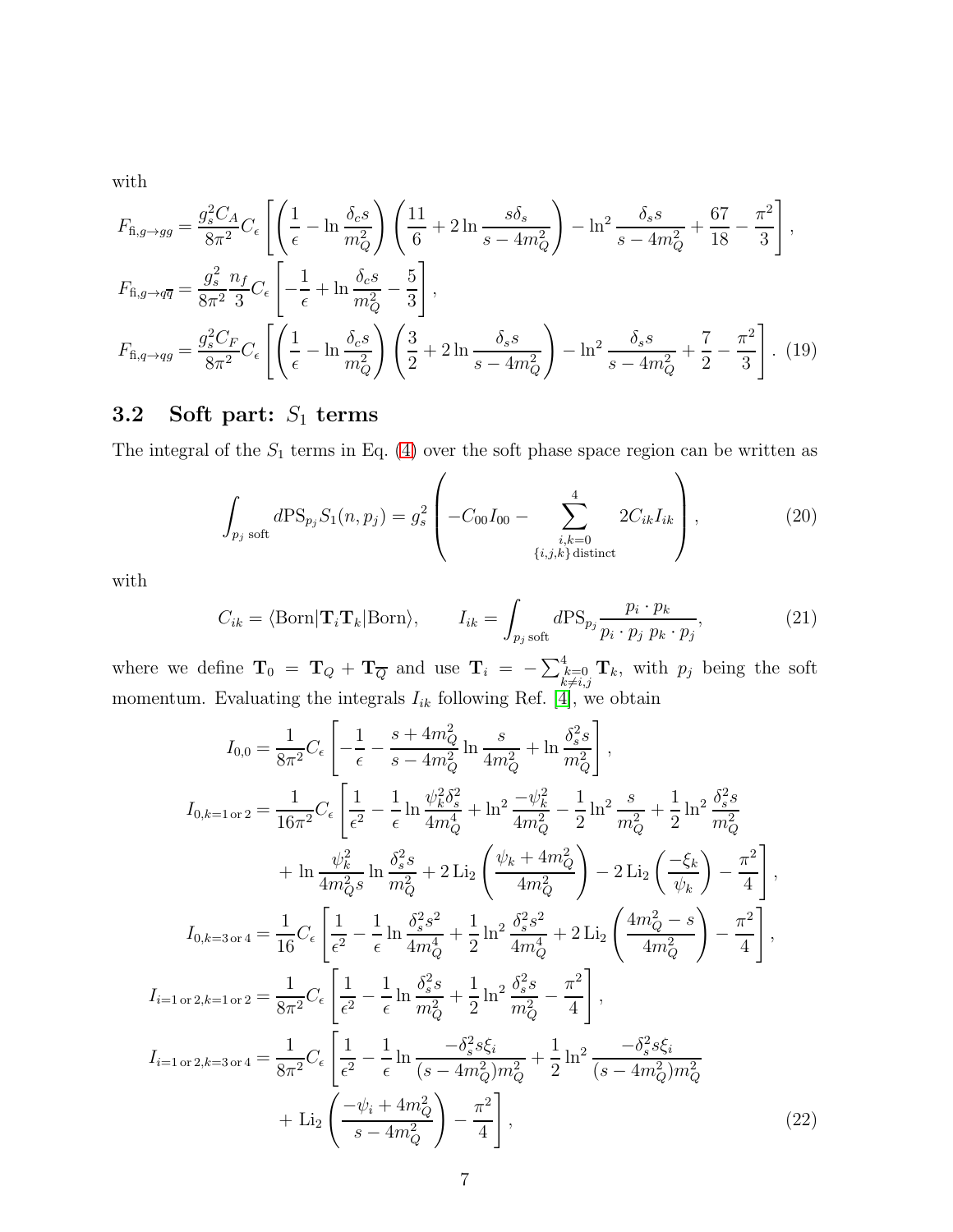with  $\psi_i = -2p_0 \cdot p_i$ ,  $\xi_i = -2p_{(34)} \cdot p_i$ , and  $p_{(34)} = p_3 + p_4 - p_j$ .

## 3.3 Soft part:  $S_2$  terms

The integral of the  $S_2$  terms in Eq. [\(5\)](#page-2-0) over the soft phase space region is

<span id="page-7-0"></span>
$$
\int_{p_j \text{ soft}} d\text{PS}_{p_j} S_2(n, m, p_j) = 4g_s^2 \epsilon_\beta(m_l) \sum_{\substack{i=1 \ i \neq j}}^4 \langle n, \text{Born} | \mathbf{T}_i(\mathbf{T}_Q - \mathbf{T}_{\overline{Q}}) | m, \text{Born} \rangle
$$

$$
\times \underbrace{\int_{p_j \text{ soft}} d\text{PS}_{p_j} \left( -\frac{p_i^\beta}{p_i \cdot p_j p_0 \cdot p_j} + \frac{p_0 \cdot p_i p_j^\beta}{p_i \cdot p_j (p_0 \cdot p_j)^2} - \frac{p_0^2 p_j^\beta}{(p_0 \cdot p_j)^3} \right)}_{=\Omega_{i,j}^\beta}.
$$
(23)

To evaluate the phase space integrals involving  $p_j^{\beta}$  $j$ , we use the tensor decomposition

<span id="page-7-1"></span>
$$
\int d\mathcal{P} S_{p_j} \left( \frac{p_0 \cdot p_i}{p_i \cdot p_j (p_0 \cdot p_i)^2} - \frac{p_0^2}{(p_0 \cdot p_j)^3} \right) p_j^{\beta} = \begin{cases} A_1 p_i^{\beta} + A_2 p_{(34)}^{\beta} + A_3 p_0^{\beta} & \text{for } i = 1, 2 \\ A_4 p_{(34)}^{\beta} + A_5 p_0^{\beta} & \text{for } i = 3, 4 \end{cases}
$$
 (24)

which leads to the expressions

$$
\Omega_{i=1 \text{ or } 2,j}^{\beta} = p_i^{\beta} \int_{p_j \text{ soft}} d\text{PS}_{p_j} \left[ \frac{(s - 4m_Q^2) (\psi_i s + 4m_Q^2 (s + 3\xi_i))}{2 (\psi_i + 4m_Q^2) s \xi_i} \frac{1}{(p_0 \cdot p_j)^2} \right. \\
- \frac{\psi_i s - 4m_Q^2 (\psi_i + 2\xi_i)}{2 (\psi_i + 4m_Q^2) s} \frac{1}{p_i \cdot p_j p_0 \cdot p_j} + \frac{4m_Q^2 (\psi_i s + 4m_Q^2 (s - \xi_i))}{(\psi_i + 4m_Q^2) s \xi_i} \frac{p_3 \cdot p_4}{(p_0 \cdot p_j)^3} \\
+ \frac{4m_Q^2 (s - 4m_Q^2)^2}{(\psi_i + 4m_Q^2) s \xi_i} \frac{p_i \cdot p_j}{(p_0 \cdot p_j)^3} + \frac{\psi_i (\psi_i s - 4m_Q^2 (\psi_i + 2\xi_i))}{2 (\psi_i + 4m_Q^2) s \xi_i} \frac{p_3 \cdot p_4}{(p_0 \cdot p_j)^2 p_i \cdot p_j} \\
+ p_{(34)}^{\beta} \int_{p_j \text{ soft}} d\text{PS}_{p_j} \left[ \frac{4m_Q^2 \psi_i^2}{(\psi_i + 4m_Q^2) s \xi_i} \frac{p_3 \cdot p_4}{(p_0 \cdot p_j)^3} - \frac{\psi_i^2}{2 (\psi_i + 4m_Q^2) s} \frac{1}{p_0 \cdot p_j p_i \cdot p_j} \right. \\
+ \frac{4 (\psi_i s m_Q^2 - 4m_Q^4 (\psi_i + 2\xi_i))}{(\psi_i + 4m_Q^2) s \xi_i} \frac{p_i \cdot p_j}{(p_0 \cdot p_j)^3} + \frac{\psi_i^3}{2 (\psi_i + 4m_Q^2) s \xi_i} \frac{p_3 \cdot p_4}{(p_0 \cdot p_j)^2 p_i \cdot p_j} \\
+ \frac{\psi_i (\psi_i s - 4m_Q^2 (\psi_i + 4\xi_i))}{2 (\psi_i + 4m_Q^2) s \xi_i} \frac{1}{(p_0 \cdot p_j)^2} + (p_0^{\beta} \text{ terms}),
$$
\n
$$
\Omega_{i=3 \text{ or } 4,j}^{\beta} = p_{(34)}^{\beta} \int_{p_j \text{ soft}} d\text
$$

where the  $p_0^{\beta}$ <sup>β</sup> terms vanish upon contraction with  $\epsilon_{\beta}(m_l)$  in Eq. [\(23\)](#page-7-0). As for  $\Omega_{i=1 \text{ or } 2,j}$ , the angular integrals needed to evaluate  $\int_{p_j \text{ soft}} p_i \cdot p_j/(p_0 \cdot p_j)^3$  and  $\int_{p_j \text{ soft}} p_3 \cdot p_4/((p_0 \cdot p_j)^2(p_i \cdot p_j))$ are not listed in Ref. [\[4\]](#page-21-3) or the references cited therein. We obtain these by relating the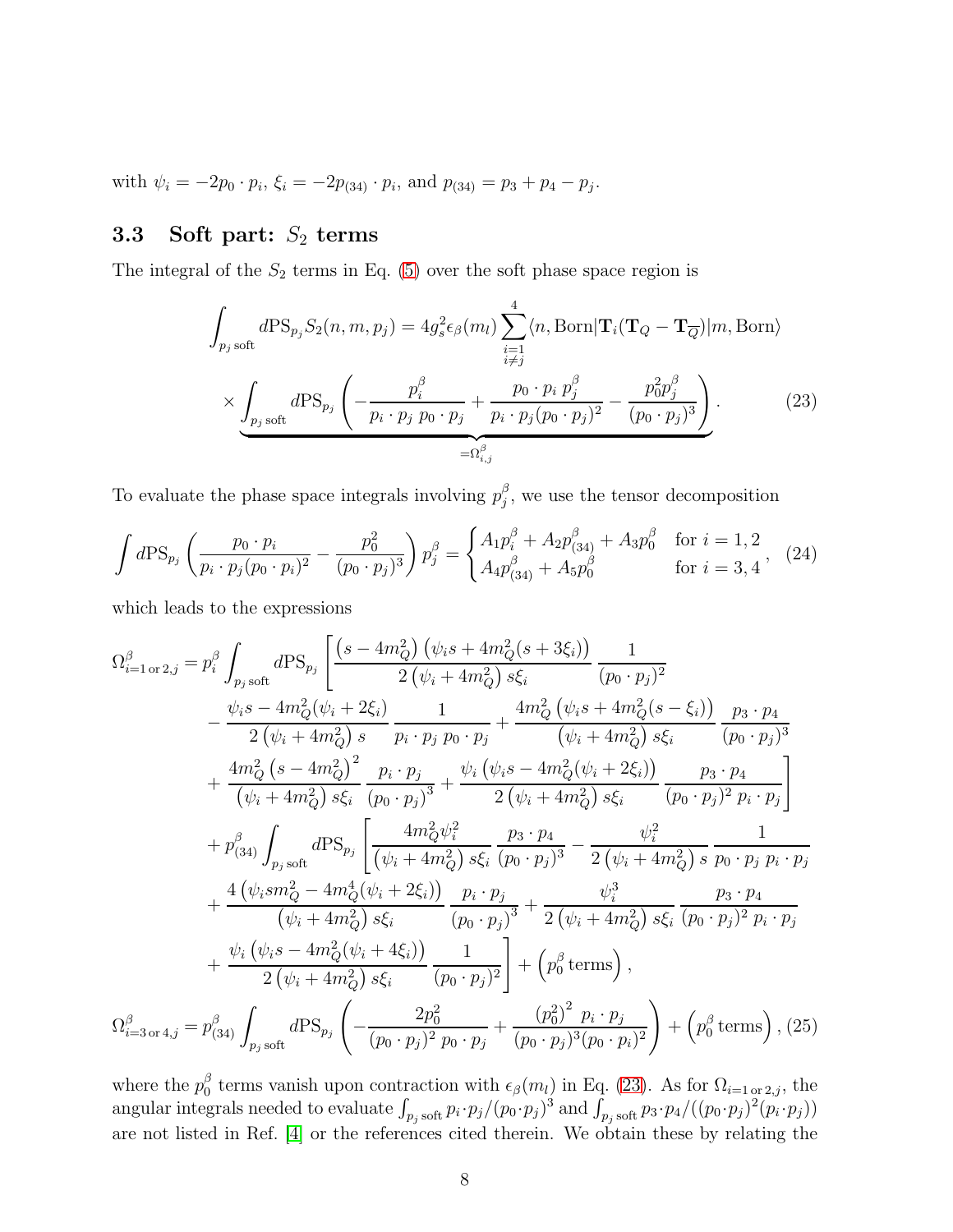phase space integrals to cut virtual-correction loop integrals and evaluating the latter by means of the integration-by-parts technique [\[9\]](#page-21-8). The final results are

$$
\Omega_{i=1 \text{ or } 2,j}^{\beta} = -\frac{C_{\epsilon}p_{i}^{\beta}}{4\pi^{2}\psi_{i}} \left[ \frac{1}{\epsilon} - \frac{\psi_{i}^{2} + \psi_{i}\xi_{i} + 4m_{Q}^{2}(\psi_{i} + 2\xi_{i})}{\xi_{i}(\psi_{i} + 4m_{Q}^{2})} \ln \frac{-\psi_{i}}{4m_{Q}^{2}} - \frac{s}{\xi_{i}} \ln \frac{s}{4m_{Q}^{2}} - \ln \frac{\delta_{s}^{2}s}{m_{Q}^{2}} \right] \n- \frac{p_{(34)}^{\beta}}{4\pi^{2}\xi_{i}} \left[ \frac{(s^{2} - 16m_{Q}^{4})\xi_{i}}{(s - 4m_{Q}^{2})^{3}} + \frac{\psi_{i}}{\psi_{i} + 4m_{Q}^{2}} \ln \frac{-\psi_{i}}{4m_{Q}^{2}} \right] \n+ \frac{16m_{Q}^{4}\psi_{i} + s^{2}(\psi_{i} + 8m_{Q}^{2})}{(s - 4m_{Q}^{2})^{3}} \ln \frac{s}{4m_{Q}^{2}} \right] + (p_{0}^{\beta} \text{ terms}),
$$
\n
$$
\Omega_{i=3 \text{ or } 4,j}^{\beta} = \frac{C_{\epsilon}p_{(34)}^{\beta}}{4\pi^{2}(s - 4m_{Q}^{2})} \left[ \frac{1}{\epsilon} + 1 - \frac{2s}{s - 4m_{Q}^{2}} + \frac{2s^{2}}{(s - 4m_{Q}^{2})^{2}} \ln \frac{s}{4m_{Q}^{2}} - \ln \frac{\delta_{s}^{2}s^{2}}{4m_{Q}^{4}} \right] \n+ (p_{0}^{\beta} \text{ terms}). \tag{26}
$$

## 3.4 Soft part:  $S_3$  terms

The integral of the  $S_3$  terms in Eq. [\(6\)](#page-2-0) over the soft phase space region is

<span id="page-8-0"></span>
$$
\int_{p_j \text{ soft}} d\text{PS}_{p_j} S_3(m, p_j) = 4g_s^2 \epsilon_\alpha^*(m_l) \epsilon_\beta(m_l) \langle m, \text{Born} | (\mathbf{T}_Q - \mathbf{T}_{\overline{Q}}) (\mathbf{T}_Q - \mathbf{T}_{\overline{Q}}) | m, \text{Born} \rangle
$$

$$
\times \underbrace{\int_{p_j \text{ soft}} d\text{PS}_{p_j} \left( -\frac{g^{\alpha \beta}}{(p_0 \cdot p_j)^2} - \frac{p_0^2 p_j^{\alpha} p_j^{\beta}}{(p_0 \cdot p_j)^4} \right)}_{=\Omega_j^{\alpha \beta}}.
$$
(27)

To evaluate the integral involving  $p_j^{\alpha} p_j^{\beta}$  $j$ , we use the tensor decomposition

<span id="page-8-1"></span>
$$
\int d\mathrm{PS}_{p_j} \frac{p_j^{\alpha} p_j^{\beta}}{(p_0 \cdot p_j)^4} = A_6 g^{\alpha \beta} + A_7 p_{(34)}^{\alpha} p_{(34)}^{\beta} + A_8 p_0^{\alpha} p_0^{\beta} + A_9 \left( p_0^{\alpha} p_{(34)}^{\beta} + p_{(34)}^{\alpha} p_0^{\beta} \right), \quad (28)
$$

resulting in

$$
\Omega_j^{\alpha\beta} = \frac{g^{\alpha\beta}}{\epsilon - 1} \int_{p_j \text{ soft}} d\text{PS}_{p_j} \left[ \frac{32m_Q^4}{(s - 4m_Q^2)^2} \frac{(p_3 \cdot p_4)^2}{(p_0 \cdot p_j)^4} - \frac{8m_Q^2}{s - 4m_Q^2} \frac{p_3 \cdot p_4}{(p_0 \cdot p_j)^3} - \frac{\epsilon - 1}{(p_0 \cdot p_j)^2} \right] + \frac{16p_{(34)}^{\alpha}p_{(34)}^{\beta}}{\epsilon - 1} \int_{p_j \text{ soft}} d\text{PS}_{p_j} \left[ \frac{32(3 - 2\epsilon)m_Q^6}{(s - 4m_Q^2)^4} \frac{(p_3 \cdot p_4)^2}{(p_0 \cdot p_j)^4} - \frac{(\epsilon - 1)m_Q^2}{(s - 4m_Q^2)^2} \frac{1}{(p_0 \cdot p_j)^2} \right. - \frac{8(3 - 2\epsilon)m_Q^4}{(s - 4m_Q^2)^3} \frac{p_3 \cdot p_4}{(p_0 \cdot p_j)^3} + (p_0 \text{ terms}), \qquad (29)
$$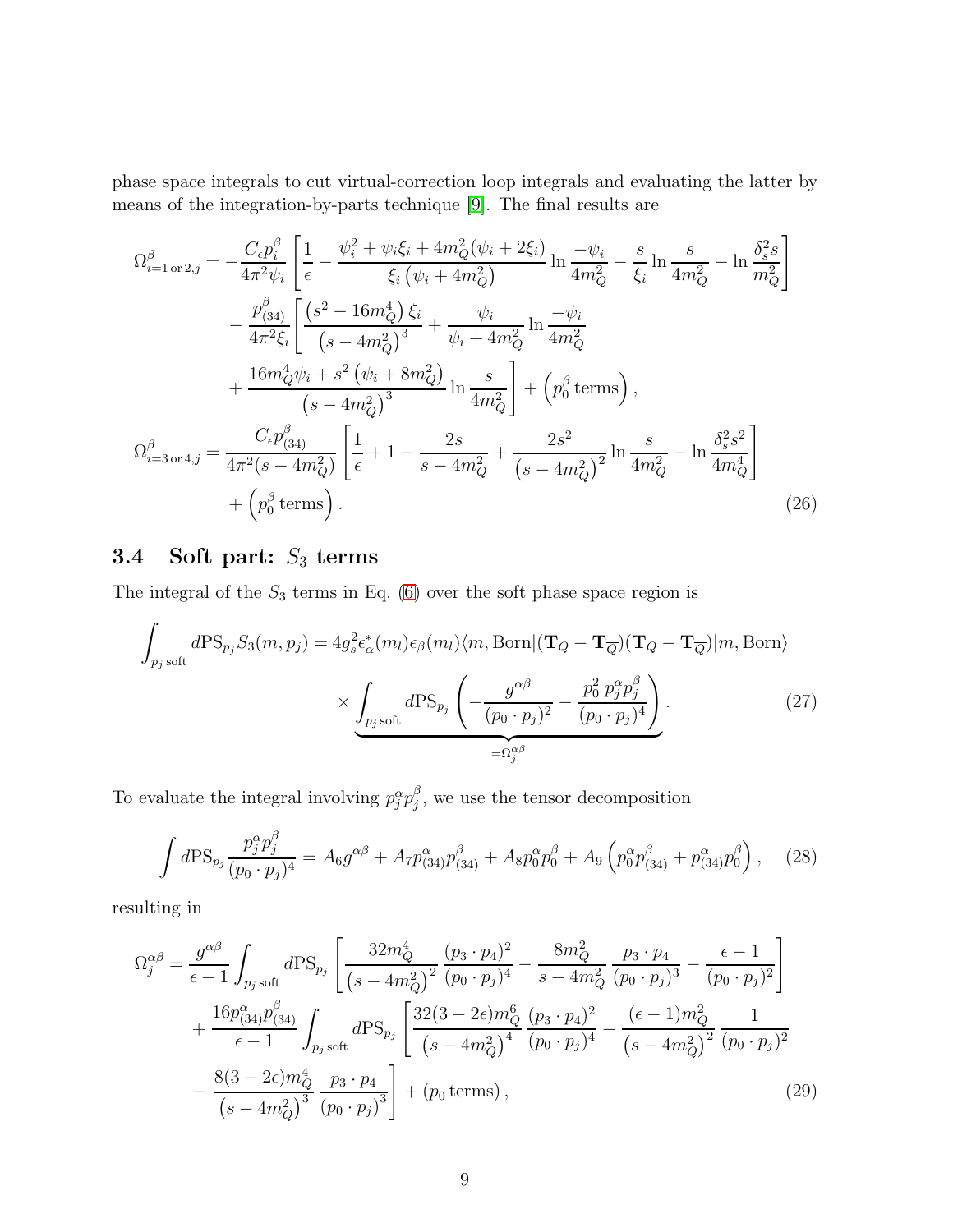where the  $p_0^{\alpha}$  and  $p_0^{\beta}$  $\frac{1}{0}$  terms vanish upon contraction with  $\epsilon_{\beta}(m_l)$  in Eq. [\(27\)](#page-8-0). Evaluating the integrals analytically and adding the corresponding operator renormalization counterterm contribution of Eqs. [\(10\)](#page-3-3) or [\(12\)](#page-4-1), we arrive at the finite expression

$$
\left(\Omega_j^{\alpha\beta}\right)_{\text{+op. ren.}} = \frac{g^{\alpha\beta}}{48m_Q^2 \pi^2} \left[ -\frac{\left(s + 4m_Q^2\right)^2}{2\left(s - 4m_Q^2\right)^2} - \frac{1}{2} \ln \frac{4\delta_s^4 s}{m_Q^2} - \ln \frac{m_Q^2}{\mu_\Lambda^2} \right. \\
\left. + \left( \frac{2s^3}{\left(s - 4m_Q^2\right)^3} - \frac{3s^2}{\left(s - 4m_Q^2\right)^2} + \frac{6m_Q^2}{s - 4m_Q^2} + \frac{3s}{2\left(s - 4m_Q^2\right)} \right) \ln \frac{s}{4m_Q^2} \right] \\
+ \frac{p_{(34)}^\alpha p_{(34)}^\beta}{\pi^2} \left[ -\frac{2s^2}{\left(s - 4m_Q^2\right)^4} + \frac{2s}{\left(s - 4m_Q^2\right)^3} - \frac{1}{6\left(s - 4m_Q^2\right)^2} \right. \\
\left. + \frac{2s^3 - 3s^2\left(s - 4m_Q^2\right) + s\left(s - 4m_Q^2\right)^2}{\left(s - 4m_Q^2\right)^5} \ln \frac{s}{4m_Q^2} \right] + \left(p_0 \text{ terms}\right). \tag{30}
$$

#### 3.5 A remark on the tensor decomposition

We note that the tensor decompositions of Eqs. [\(24\)](#page-7-1) and [\(28\)](#page-8-1) involve momentum  $p_{(34)}$ . A potential pitfall is that  $p_{(34)}$  does not appear in the integrand of Eq. [\(28\)](#page-8-1), nor does it in Eq. [\(24\)](#page-7-1) in the cases  $i = 1$  or 2, and one might naïvely think that  $dPS_{p_j}$  only involves momentum  $p_j$ , of which  $p_{(34)}$  is independent in the limit of  $p_j$  being soft. Thus, one might be led to assume that the structures with  $p_{(34)}$  are not necessary in the abovementioned cases. Using a tensor decomposition with the  $p_{(34)}$  structures omitted then leads to incorrect results for  $\Omega_{i=1 \text{ or } 2,j}^{\beta}$  and  $\Omega_j^{\alpha\beta}$ . Incidentally, this does not spoil the the infrared finiteness, which would have served as a crucial check otherwise. So, this mistake is easily made and more easily overlooked. As already mentioned in Ref. [\[12\]](#page-22-0), Ref. [\[11\]](#page-22-1) is affected by this mistake. The numerical effects of this are discernible in Fig. 2 of Ref. [\[11\]](#page-22-1), where the dashed curves, indicating the  ${}^{3}P_{J}^{[8]}$  $J<sup>[0]</sup>$  contributions, are subject to visible deviations. Fortunately, the effects on the physical results in Fig. 1 of Ref. [\[11\]](#page-22-1) are insignificant, being of the order of the numerical uncertainty. We believe that this easyto-miss mistake has also creeped into other authors' calculations. In fact, Eqs. (5) and (6) of Ref. [\[13\]](#page-22-2) only hold if the incorrect tensor decomposition is applied. Furthermore, purposely including this mistake, we are able to approximately reproduce the results shown in Fig. 3 of Ref. [\[14\]](#page-22-3) and Fig. 2 of Ref. [\[15\]](#page-22-4), while our correct evaluations significantly differ from these results.

### <span id="page-9-0"></span>4 Dipole subtraction implementation

#### 4.1 Summary of dipole subtraction formalism

Our implementation of dipole subtraction, which is based on Refs. [\[6](#page-21-5)[,8\]](#page-21-7) is explained in detail in Ref. [\[7\]](#page-21-6). For the reader's convenience, we recall the main formulas here. We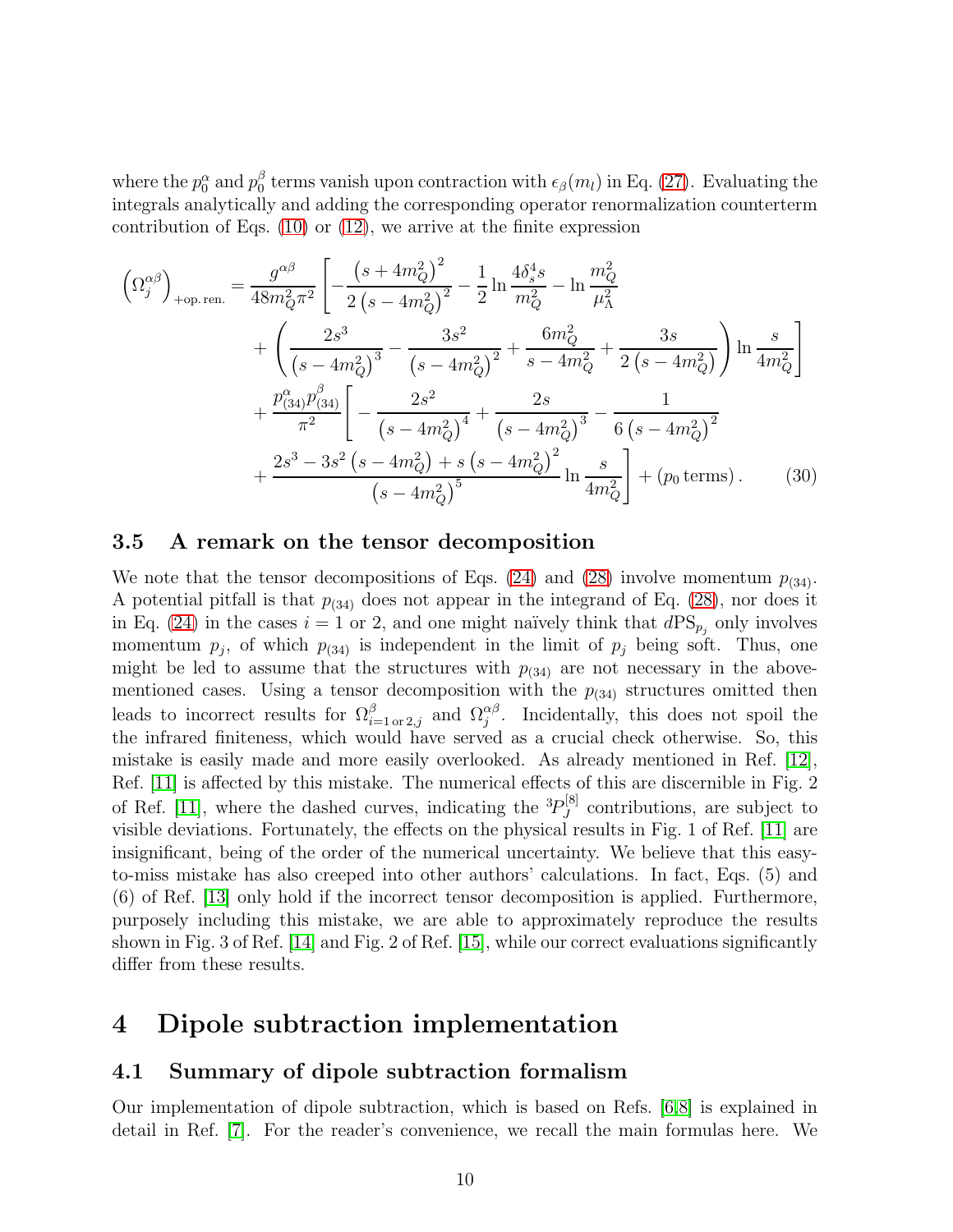calculate the NLO corrections to our partonic cross sections as

<span id="page-10-2"></span>
$$
\int d\hat{\sigma} = \int d\text{PS}_3 \left[ \frac{d\hat{\sigma}_{\text{real}}}{d\text{PS}_3} \theta (p_T - p_{T,\text{min}}) - \frac{d\hat{\sigma}_{\text{subtr}}}{d\text{PS}_3} \theta (\tilde{p}_T - p_{T,\text{min}}) \right] \n+ \int d\text{PS}_2 \left[ \frac{d\hat{\sigma}_{\text{virtual}} + d\hat{\sigma}_{\text{MFC}} + d\hat{\sigma}_{\text{op. ren.}}}{d\text{PS}_2} \theta (p_T - p_{T,\text{min}}) \right] \n+ [dx] \theta (\tilde{p}_T - p_{T,\text{min}}) \int d\text{PS}_{\text{dipole}} \frac{d\hat{\sigma}_{\text{subtr}}}{d\text{PS}_3} \right],
$$
\n(31)

where  $dPS_2$  and  $dPS_3$  are the two- and three-particle phase space factors. The latter factorize in some way as  $dPS_2dPS_{dipole}$  or  $dPS_2dxdPS_{dipole}$ , where dx matches its counter-part in Eq. [\(9\)](#page-3-1).  $d\hat{\sigma}_{\text{real}}$ ,  $d\hat{\sigma}_{\text{virtual}}$ ,  $d\hat{\sigma}_{\text{MFC}}$ , and  $d\hat{\sigma}_{\text{op. ren.}}$  are the real-correction contributions, the virtual-correction contributions, the mass factorization counterterms, and operator renormalization counterterms, respectively. The *subtraction term*  $d\hat{\sigma}_{\text{subtr}}$  is given by

<span id="page-10-1"></span>
$$
\frac{d\hat{\sigma}_{\text{subtract}}(a+b\to QQ[n]+X)}{d\text{PS}_3} = \frac{1}{N_{\text{col}}(n)N_{\text{pol}}(n)}\frac{1}{2(p_1+p_2)^2}
$$

$$
\times \frac{F_{\text{sym}}(X)}{n_{\text{col}}(a)n_{\text{pol}}(a)n_{\text{col}}(b)n_{\text{pol}}(b)} \left\| |abn,\text{subtr} \rangle \right\|^2, \quad (32)
$$

with

<span id="page-10-0"></span>
$$
\|\|abn, \text{subtr}\|\|^2 = \sum_{j=3}^4 \sum_{i=1}^2 \sum_{\substack{k=0 \ k \neq i,j}}^4 \frac{n_{\text{col}}(i)}{n_{\text{col}}((ij))} \frac{-1}{2p_i \cdot p_j} \frac{1}{x} \langle n, \text{Born}| V_{ij,k}^{\text{ini}, S_1} \frac{\mathbf{T}_{(ij)} \mathbf{T}_k}{\mathbf{T}_{(ij)}^2} |n, \text{Born}\rangle + \sum_{j=3}^4 \sum_{\substack{i=0 \ i \neq 1, 2, j}}^4 \sum_{\substack{k=0 \ k \neq i,j}}^4 \frac{-1}{2p_i \cdot p_j} \langle n, \text{Born}| V_{ij,k}^{\text{fin}, S_1} \frac{\mathbf{T}_{(ij)} \mathbf{T}_k}{\mathbf{T}_{(ij)}^2} |n, \text{Born}\rangle \begin{cases} \frac{1}{x} & \text{if } k = 1, 2 \\ 1 & \text{if } k \neq 1, 2 \end{cases} + \sum_{j=3}^4 \sum_{\substack{i=1 \ i \neq j}}^4 V_{S_2, ij}^{\beta} \epsilon_{\beta}(m_l) \langle n, \text{Born}| \mathbf{T}_{(ij)} (\mathbf{T}_Q - \mathbf{T}_{\overline{Q}}) |m(n), \text{Born}\rangle + \sum_{j=3}^4 V_{S_3, j}^{\alpha \beta} \epsilon_{\alpha}^*(m_l) \epsilon_{\beta}(m_l) \langle m(n), \text{Born}| (\mathbf{T}_Q - \mathbf{T}_{\overline{Q}}) (\mathbf{T}_Q - \mathbf{T}_{\overline{Q}}) |m(n), \text{Born}\rangle.
$$
\n(33)

This term is defined in terms of  $2 \rightarrow 3$  kinematic variables in the same way as  $d\hat{\sigma}_{\text{real}}$ and constructed so that it matches  $d\hat{\sigma}_{\text{real}}$  in all singular limits: We call each term in the sum a *dipole*. The dipoles in the first and second lines of Eq. [\(33\)](#page-10-0) reproduce  $d\hat{\sigma}_{\text{real}}$  in the initial- and final-state collinear limits as well as the  $S_1$  part of the soft limits, while the dipoles in the last two lines reproduce the  $S_2$  and  $S_3$  parts of the soft limits. As for the Born amplitudes in Eq. [\(33\)](#page-10-0), partons i and j are replaced by  $(ij)$ , which is a gluon, light quark, or the  $Q\overline{Q}$  pair, according to the soft or collinear limits to be approximated.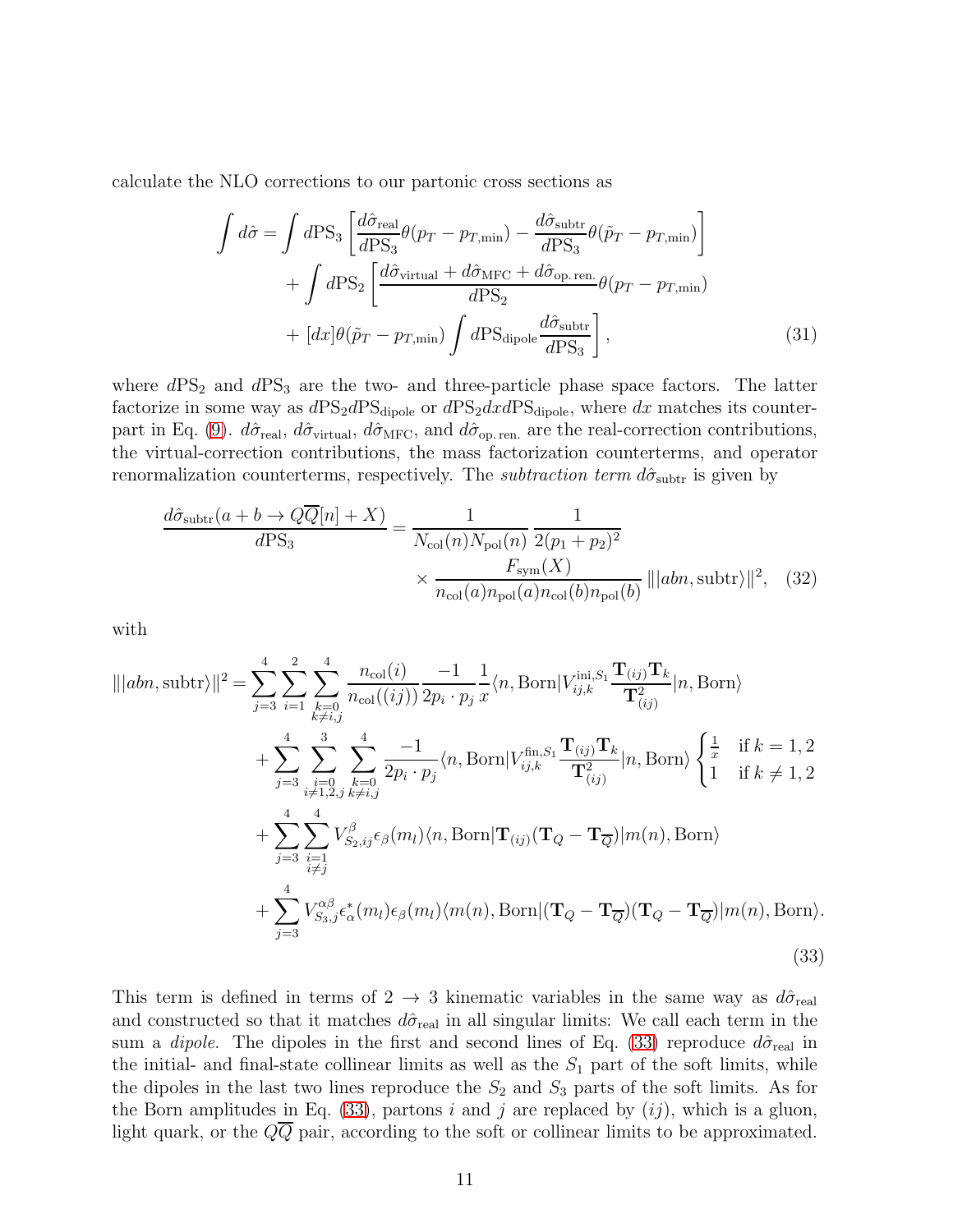The contribution in Eq. [\(32\)](#page-10-1) is set to zero if there is no collinear or soft singularity in the considered limit. In the dipoles for the  $S_2$  and  $S_3$  terms,  $m(^3P_J^{[1/8]}$  $J^{[1/8]}$ ) =  ${}^{3}S_{1}^{[1/8]}$  $_1^{\left[1/5\right]}$  and  $m(^1P_1^{[1/8]}$  $\binom{[1/8]}{1} = {}^{1}S_{0}^{[1/8]}$  $\int_0^{\lfloor 1/\sigma \rfloor}$ . Since the Born amplitudes are defined in terms of  $2 \rightarrow 2$  kinematic variables, we need for each dipole a mapping of the  $2 \rightarrow 3$  process momenta to  $2 \rightarrow 2$ kinematics momenta  $\tilde{p}_i$ . These momentum mappings are constructed in such a way that the Born amplitudes in Eq. [\(33\)](#page-10-0) equal their counterparts in the factorization formulae of the respective collinear and soft limits. Furthermore, we define

$$
\tilde{p}_T^2 = \frac{(4m_Q^2 - \tilde{t})(\tilde{s} + \tilde{t})}{\tilde{s}} - 4m_Q^2, \qquad \tilde{y} = \ln \frac{\tilde{s} + \tilde{t}}{\tilde{x}_2 \sqrt{S(\tilde{p}_T^2 + 4m_Q^2)}},\tag{34}
$$

with

$$
\tilde{s} = (\tilde{p}_1 + \tilde{p}_2)^2
$$
,  $\tilde{t} = (\tilde{p}_0 - \tilde{p}_1)^2$ ,  $S = (p_A + p_B)^2$ ,  $\tilde{p}_2 = \tilde{x}_2 p_B$ , (35)

where  $p_A$  and  $p_B$  are the momenta of the incoming hadrons.

The idea of the subtraction formalism is that the term in the first square bracket of Eq. [\(31\)](#page-10-2) is devoid of singularities and can, therefore, be integrated over numerically in four dimensions. On the other hand, the various  $V$  terms in Eq. [\(33\)](#page-10-0) are defined only in terms of those kinematic variables that we use to parametrize  $dPS<sub>dipole</sub>$ , and are sufficiently simple to be integrated analytically over  $dPS_{\text{dipole}}$ . The resulting poles in  $\epsilon$  then render the second square bracket in Eq. [\(33\)](#page-10-0) finite and ready for numerical integration over  $dPS_2$ and dx.

In practice, we need to produce predictions involving experimental cuts on the transverse momentum  $p_T$  and the rapidity y of the heavy quarkonium, see for example the low- $p_T$  cut in Eq. [\(31\)](#page-10-2). The implementation of these phase space cuts is, however, un-problematic, too, since, in the first square bracket of Eq. [\(31\)](#page-10-2),  $p_T$  and  $\tilde{p}_T$  coincide in the singular limits and, in the second square bracket, the  $\theta$  function stands outside the analytic  $dPS_{\text{dipole}}$  integration.

Table [1](#page-13-0) indicates where one can find the analytic expressions for the various  $V$  terms, their counterparts upon integration over the respective phase space  $dPS<sub>dipole</sub>$ , and their respective momentum mappings. As for the V terms of the Catani-Seymour [\[6\]](#page-21-5) and Phaf-Weinzierl [\[8\]](#page-21-7) papers,  $V_{ij,k}^{\text{ini},S_1}$  equals  $V_k^{ij}$  $\mathbf{v}_{k}^{ij}$  or  $V^{ij,k}$  and  $V_{ij,k}^{\text{fin},S_1}$  equals  $V_{ij,k}$  or  $V_{ij}^k$  in their notations. Indices s and s' or  $\mu$  and  $\nu$  within  $V_{i,j,k}$  are to be contracted with the open polarization indices of particle  $(ij)$  in the corresponding Born amplitude. Figure [1](#page-12-0) summarizes all dipole terms according to their corresponding singular limits in a graphical form.

#### 4.2 Organization in terms of computer codes

In this section, we briefly describe how we implement the dipole subtraction procedure in our computer codes, emphasizing those parts which differ from our implementation of phase space slicing. All necessary Born diagrams are created with FeynArts and then treated by a Mathematica script which inserts the color operators  $T$  in the various combinations needed and applies the color-singlet and color-octet projectors to evaluate all color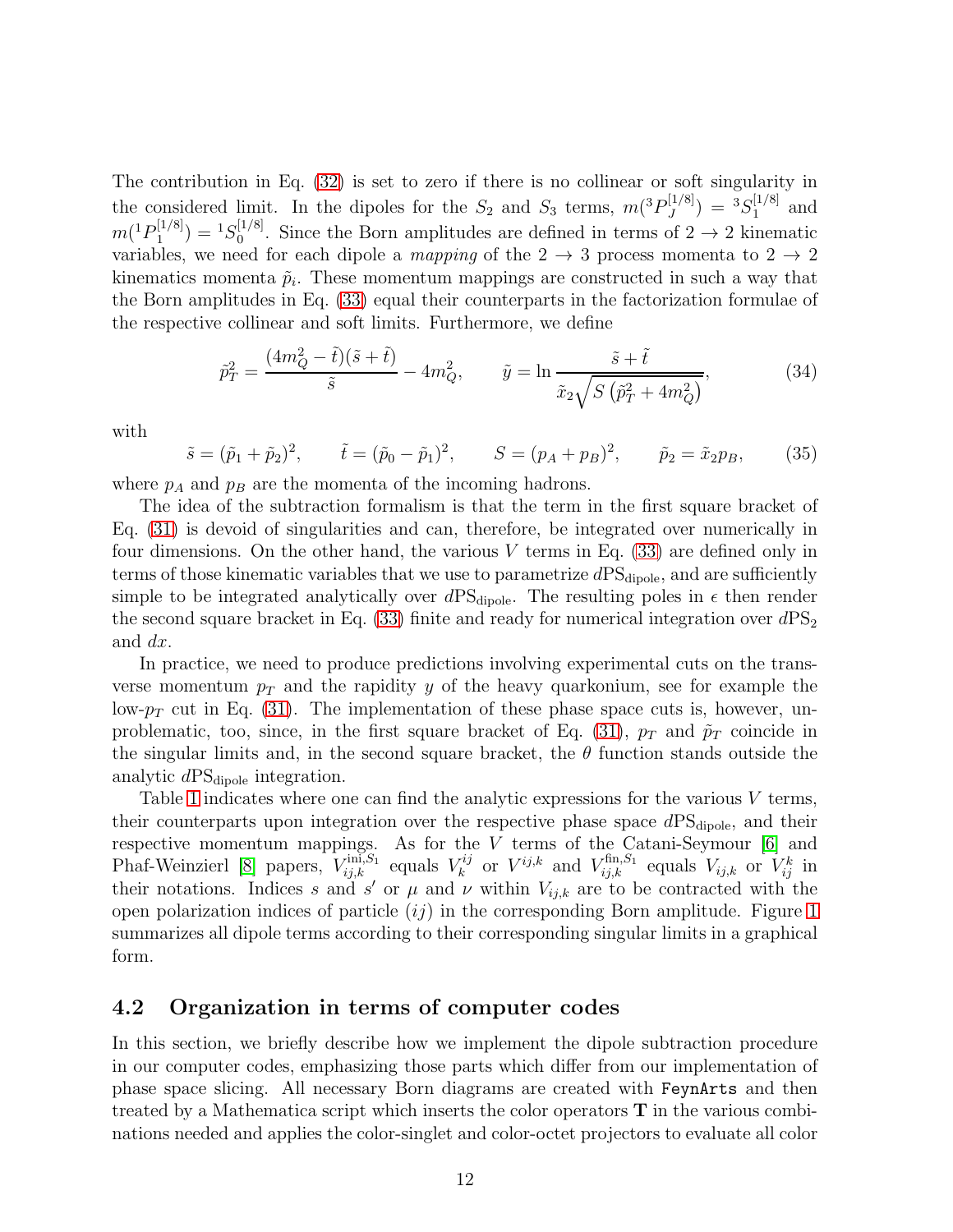

<span id="page-12-0"></span>Figure 1: Numbered list of dipole terms for each of the occurring Born processes with  $2 \rightarrow$  $\rightarrow$  2 kinematics. The diagrams<br>optribute Light-quark lines are related to the  $V_{ij,k}^{\text{ini},S_1}$  and  $V_{ij,k}^{\text{fin},S_1}$  terms indicate in which collinear or soft limits the latter contribute. Light-quark lines are to be summed over all quar<sup>k</sup> flavors.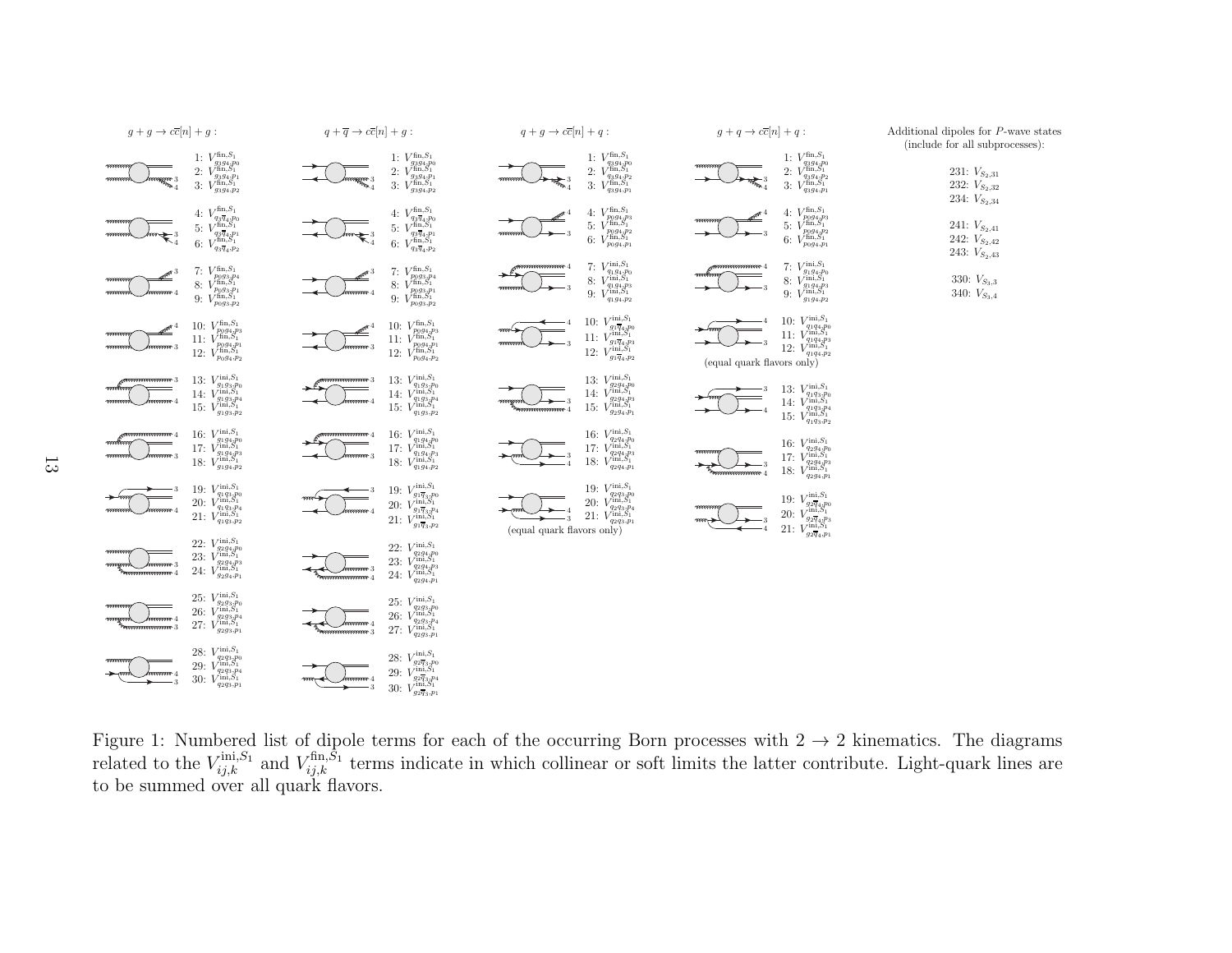|                                                                                                                                                                                               | $p_i$          | $p_k$          | Definition and Integration        | Applied Mapping           |
|-----------------------------------------------------------------------------------------------------------------------------------------------------------------------------------------------|----------------|----------------|-----------------------------------|---------------------------|
| $\overline{\text{r}}$ ini, $S_1$                                                                                                                                                              | $p_1$ or $p_2$ | $p_0$          | PW, section 6.1                   | MapPW6 $(p_i, p_i)$       |
|                                                                                                                                                                                               | $p_1$ or $p_2$ | $p_1$ or $p_2$ | CS, section 5.6 $(n = p_3 + p_4)$ | $\text{MapCS}(p_i)$       |
|                                                                                                                                                                                               | $p_1$ or $p_2$ | $p_3$ or $p_4$ | $CS$ , section 5.3                | $\text{MapCS}(p_i)$       |
|                                                                                                                                                                                               | $p_0$          | $p_1$ or $p_2$ | PW, section 6.2                   | MapPW6 $(p_k, p_i)$       |
| $V_{ij,k}^{ini, S_1}\ V_{ij,k}^{\text{ini}, S_1}\ V_{ij,k}^{\text{ini}, S_1}\ V_{ij,k}^{\text{fin}, S_1}\ V_{ij,k}^{\text{fin}, S_1}\ V_{ij,k}^{\text{fin}, S_1}\ V_{ij,k}^{\text{fin}, S_1}$ | $p_0$          | $p_3$ or $p_4$ | PW, section 5.2                   | MapPW5.2 $(p_i)$          |
|                                                                                                                                                                                               | $p_3$ or $p_4$ | $p_0$          | PW, section 5.1                   | $\text{MapPW5.1}(p_i)$    |
|                                                                                                                                                                                               | $p_3$ or $p_4$ | $p_1$ or $p_2$ | $CS$ , section $5.2$              | $\text{MapCS}(p_k)$       |
| $V_{S_2,ij}$                                                                                                                                                                                  | $p_1$ or $p_2$ |                | BK, $(75)$ and section 4.5.1      | $\text{MapPW6}(p_i, p_i)$ |
| $V_{S_2,ij}$                                                                                                                                                                                  | $p_3$ or $p_4$ |                | BK, $(75)$ and section 4.5.2      | MapPW5.2 $(p_i)$          |
| $V_{S_3,j}$                                                                                                                                                                                   |                |                | BK, $(76)$ and section 4.5.3      | MapPW5.2 $(p_i)$          |

<span id="page-13-0"></span>Table 1: List of occurring  $V$  terms with given momentum assignments; of where their definitions and analytic expressions upon integration over the dipole phase spaces may be found in the Catani-Seymour (CS) [\[6\]](#page-21-5), Phaf-Weinzierl (PW) [\[8\]](#page-21-7), and Butenschoen-Kniehl (BK) [\[7\]](#page-21-6) papers; and of momentum mappings, according to the naming scheme of Ref. [\[7\]](#page-21-6), to be applied to the numerical integrations of the respective dipole terms over  $dPS<sub>3</sub>$ .

factors in the squared amplitudes. These color factors, together with the yet unsquared amplitudes, are then passed to two FORM scripts, CalcDipoles and CalcDipolesInteg. For these two routines, we have prepared an input card which encodes the information of Figure [1.](#page-12-0)

CalcDipoles generates the FORTRAN routines encoding the dipole terms. This is done by squaring the Born amplitudes, written in terms of the  $\tilde{p}_i$  momenta and with the respective color insertions, and multiplying them by the necessary factors, in particular  $V_{i,j,k}$ , taking into account the spin correlations in the case of splitting gluons. Then, the respective momentum mappings are implemented, the resulting expressions are simplified, and the FORTRAN routine AMP2 Dipoles is generated, which takes as arguments the number of the dipole and the partonic  $2 \rightarrow 3$  kinematic variables.

Similarly, CalcDipolesInteg squares the Born amplitudes with the respective color insertions, and then multiplies the finite parts of the V terms integrated over the dipole phase space  $dPS_{\text{dipole}}$ . At this point, the mass factorization and operator renormalization counterterms are included, as described in Ref. [\[7\]](#page-21-6). The integrated dipoles have the general form  $[h(x)]_+f(x)+g(x)$ , where  $h(x)$  is singular in the limit  $x \to 1$ . The generated FORTRAN function AMP2 DipolesInteg takes as arguments the number of the dipole, the  $2 \rightarrow 2$  kinematics variables, and the value of x. A second function, AMP2\_Dipoles-IntegSubtr, which only contains the terms  $h(x)f(1)$ , is generated as well.

Together with the FORTRAN functions for the virtual- and the real-correction squared amplitudes, we then have the ingredients for the numerical phase space integrations in the main FORTRAN code. The  $\theta$  functions constraining the  $2 \rightarrow 3$  particle phase space in Eq. [\(31\)](#page-10-2) have to be implemented for each dipole individually with the respective mo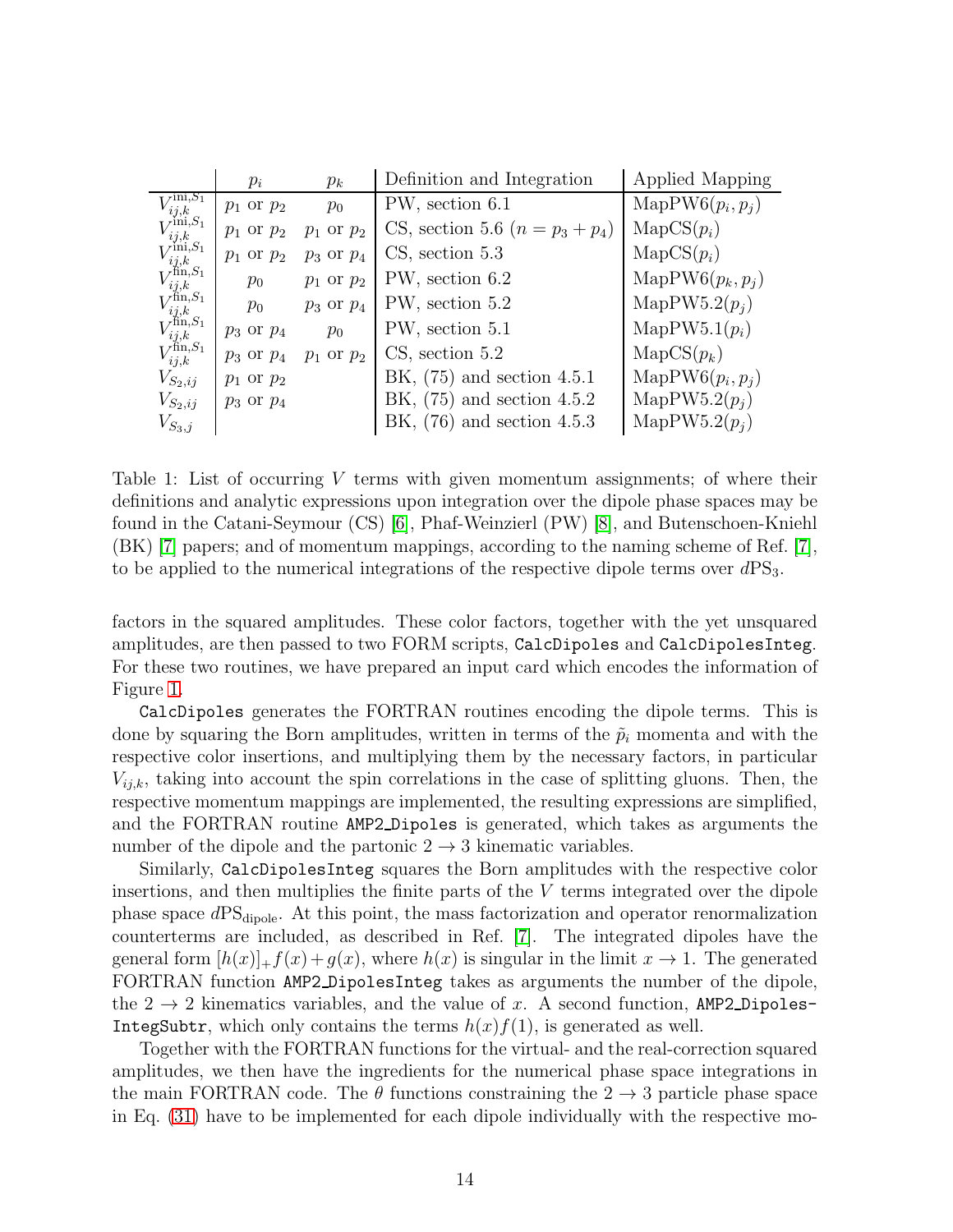mentum mapping. The  $x$  integrations over the plus distributions are thereby explicitly implemented as

$$
\int_{x_{\min}}^{1} dx \{ [h(x)]_{+} f(x) + g(x) \} = \int_{0}^{1} dx \{ \theta(x - x_{\min}) \underbrace{[h(x)f(x) + g(x)]}_{\text{AMP2-DipolesInteg}} - \underbrace{h(x)f(1)}_{\text{AMP2-DipolesInteg}} \},
$$
\n(36)

so that the singularities of the  $h(x)$  terms for  $x \to 1$  cancel numerically in the course of the integration.

#### <span id="page-14-1"></span>4.3 Numerical tests of the integrated dipole terms

In Ref. [\[7\]](#page-21-6), we have already described one numerical test of our dipole subtraction implementation, namely we have shown that our expressions for the dipole terms agree with the real-correction contributions in the corresponding singular limits. Here, we describe a further internal test. This time, we test the expressions of the integrated dipole terms. We do this by evaluating the phase space integrals,

<span id="page-14-2"></span>
$$
\mathcal{I}_{i} = \int d\text{PS}_{3}\theta(p_{T} - p_{T,\text{min}}) \left( \|\langle abn, \text{subtr}\rangle_{\text{dipole}}\|^{2} \right)_{+\text{MFC + op. ren.}},
$$
\n(37)

of specific dipole terms plus the corresponding mass factorization and operator renormalization counterterms in two different ways and comparing the results. In the first mode of evaluation, we use the results of the expressions implemented in CalcDipolesInteg and integrate them numerically over  $dPS_2$  or  $dPS_2dx$ . In the second mode of evaluation, we separate the three-particle phase space as in the phase space slicing implementation according to the slicing parameters  $\delta_s$  and  $\delta_c$ . For the contributions from the soft and collinear regions, we take the respective analytic limits of the dipole terms, integrate them analytically over the corresponding phase space,  $dPS_{p_j}$  soft or  $dPS_{i||j}$ , add the corresponding mass factorization and operator renormalization counterterms, and then do the integrations over  $dPS_2$  or  $dPS_2dx$  numerically. For the contribution from the hard-noncollinear region, we integrate the expressions for the dipole terms as encoded in CalcDipoles numerically over  $dPS_3$ . Both contributions are then combined to yield the final results of the second mode of evaluation. We perform these tests with groups of one, two, or three dipoles in order to simplify the analytic integrations of the soft limits in the second version. We have successfully tested all the dipoles in this way. Typical examples are presented in Table [2.](#page-15-0)

## <span id="page-14-0"></span>5 Comparison of phase space slicing and dipole subtraction methods

In Tables [3–](#page-17-0)[6,](#page-20-0) we compare our dipole subtraction and phase space slicing implementations. We calculate at NLO total cross sections, including the Born contributions, of inclusive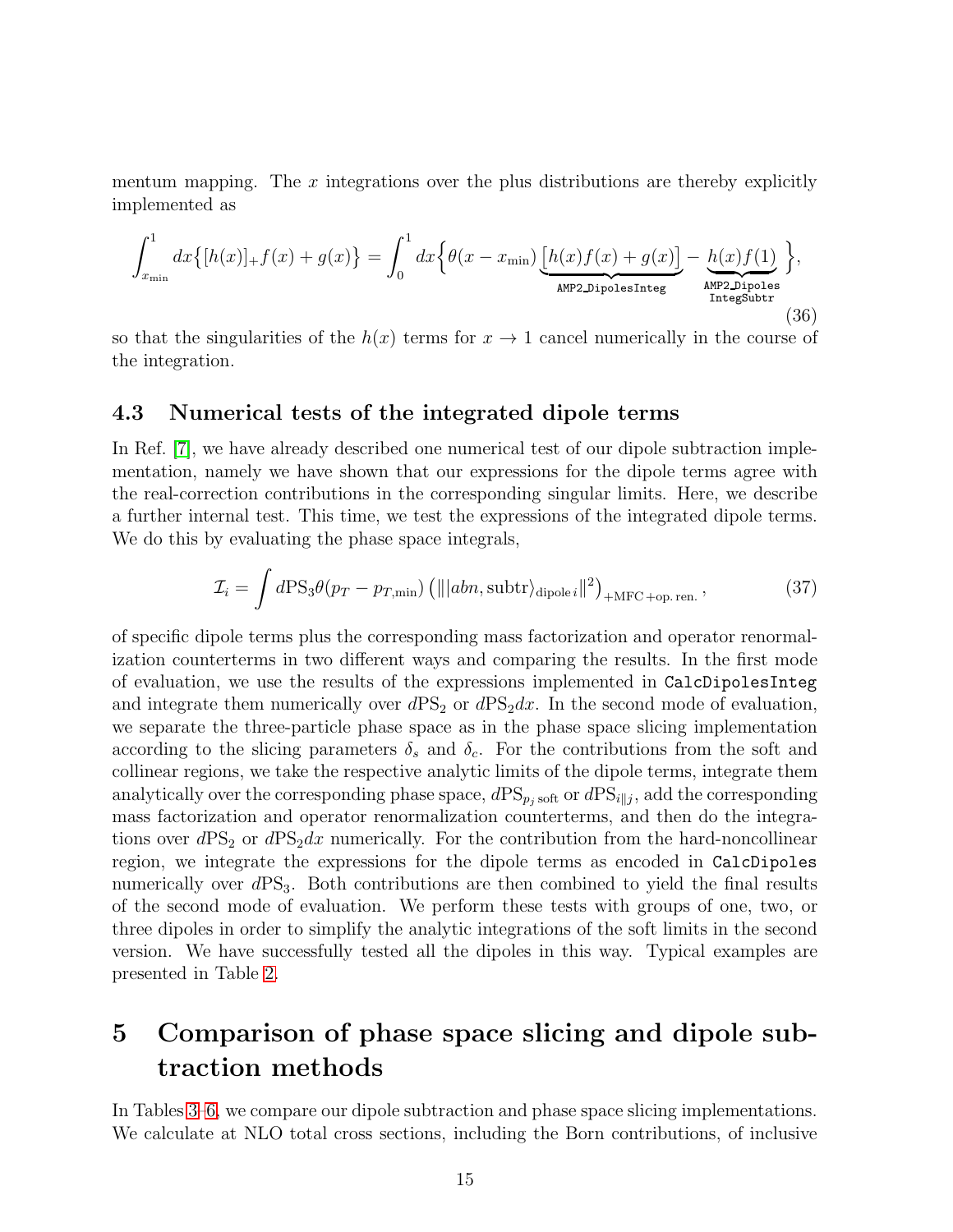```
DipoleIntegtest gg2cCg for State 3PJ8.
Dipole 8 on.
Dipole 13 on.
Result Analytic: 20193.01298070771 \pm 2.996135930530795
 Result Slicing:<br>0.000001 -1.4614E+05 \pm 1.0517E+01
                                                     1.6171E+05 ~\pm~8.8167E+02 ~~~~~~~~ 1.5567E+04 ~\pm~8.8173E+020.000010 -1.0832E+05 \pm 8.3362E+00 1.2746E+05 \pm 3.4805E+02 1.9130E+04 \pm 3.4815E+020.000100 -7.4543E+04 \pm 5.6847E+00 9.4589E+04 \pm 2.0637E+02 2.0047E+04 \pm 2.0644E+02
  0.001000 -4.4854E+04 \pm 3.6687E+00 6.4916E+04 \pm 8.2790E+01 2.0063E+04 \pm 8.2871E+01<br>0.010000 -1.9291E+04 \pm 1.7919E+00 3.9340E+04 \pm 3.2753E+01 2.0049E+04 \pm 3.2802E+01
  0.010000 -1.9291E+04 \pm 1.7919E+00 3.9340E+04 \pm 3.2753E+01
DipoleIntegtest gd2cCd for State 3P21.
Dipole 243 on.
 Result Analytic: -170.1669990971855 \pm 1.5578494469294161E-004Result Slicing:
  0.000001 4.5608E+02 \pm 4.0023E-04 -6.2616E+02 \pm 2.3290E-01 -1.7008E+02 \pm 2.3290E-01<br>0.000010 3.6877E+02 \pm 3.2966E-04 -5.3970E+02 \pm 2.0804E-01 -1.7093E+02 \pm 2.0804E-010.000010 3.6877E+02 ± 3.2966E-04 -5.3970E+02 ± 2.0804E-01 -1.7093E+02 ± 2.0804E-01
  0.000100 2.8332E+02 \pm 2.7631E-04 -4.5313E+02 \pm 1.4900E-01 -1.6981E+02 \pm 1.4900E-01<br>0.001000 1.9636E+02 \pm 1.9533E-04 -3.6631E+02 \pm 1.1489E-01 -1.6995E+02 \pm 1.1489E-01
                                                     -3.6631E+02 \pm 1.1489E-010.010000 1.0978E+02 \pm 1.0843E-04 -2.7811E+02 \pm 7.8774E-02 -1.6833E+02 \pm 7.8774E-02
```
<span id="page-15-0"></span>Table 2: Numerical tests of integrated dipole subtraction terms as described in Section [4.3.](#page-14-1) The finite parts of  $I_i$  in Eq. [\(37\)](#page-14-2) are evaluated for  $g + g \to c\bar{c}[^3P_J^{[8]}]$  $\left[\begin{matrix}g^{[0]} \\ g^{[0]} \end{matrix}\right] + g$  with dipoles 8 and 13 and for  $g + d \rightarrow c\bar{c}[^3P_J^{[8]}]$  $J<sup>[0]</sup>$ </sup> $]$  + d with dipole 243 using the implementations of dipole subtraction and phase space slicing, for  $n_f = 3$ ,  $\alpha_s = 1/(4\pi)$ ,  $\mu_f = 0.5$  GeV,  $m_Q = 0.2 \text{ GeV}, (p_1 + p_2)^2 = 100 \text{ GeV}^2, p_{T,\text{min}} = 2 \text{ GeV}, \delta_c = \delta, \text{ and } \delta_s = \delta/1000$ with variable value of  $\delta$ . For a given value of  $\delta$  (first column), the soft and collinear parts (second column), the hard-noncollinear parts (third column), and their sum (forth column) are listed. The quoted errors are the numerical-integration uncertainties.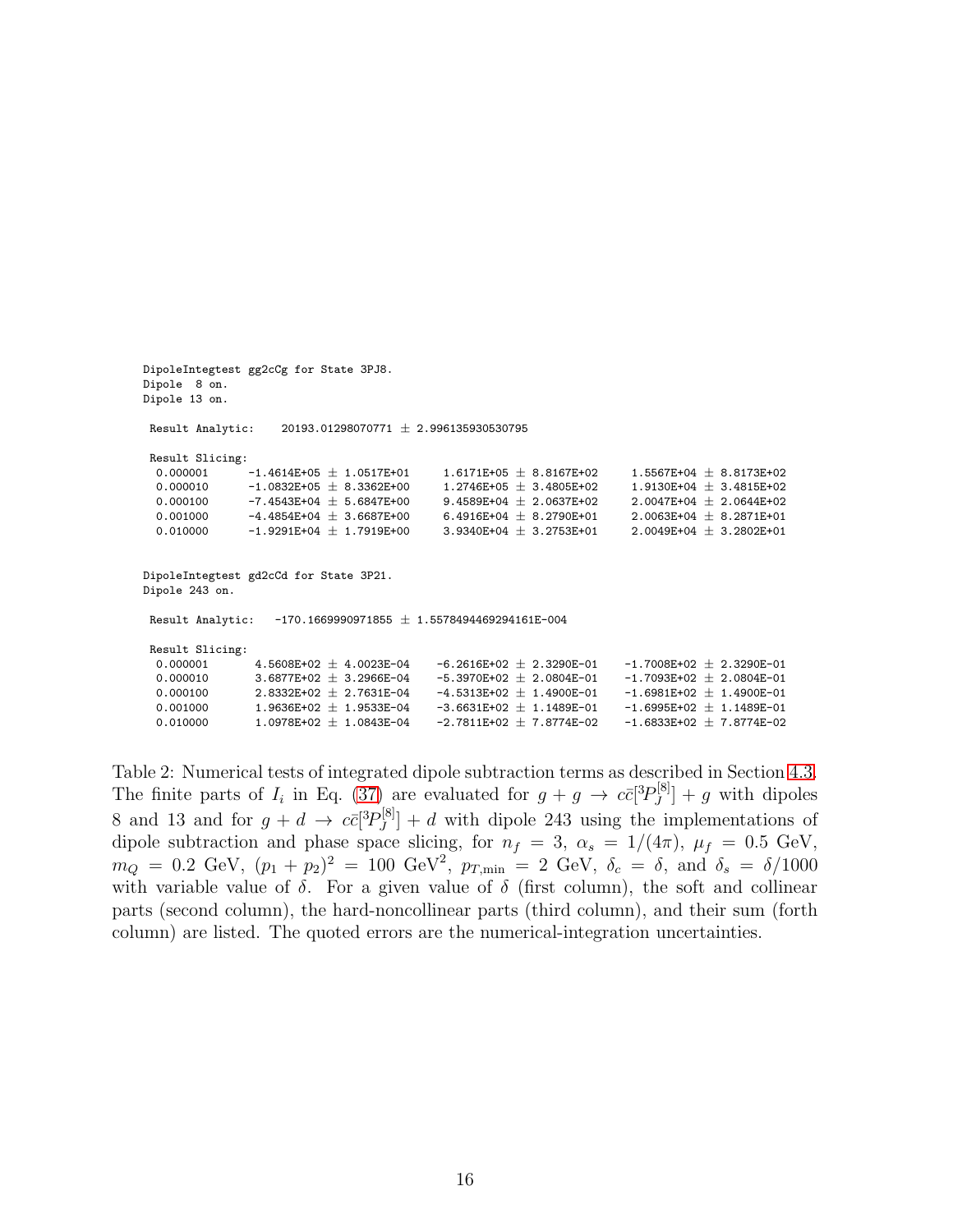charmonium production in proton-antiproton collisions at typical center-of-mass-energies for selected bins of transverse momentum and rapidity. As in Refs. [\[10,](#page-21-9)[11](#page-22-1)[,12\]](#page-22-0), we treat the first  $n_f = 3$  quark flavors as massless, take the heavy-quark mass, defined in the on-shell renormalization scheme, to be  $m_Q = 1.5$  GeV, use set CTEQ6M [\[16\]](#page-22-5) of proton PDFs, evaluate  $\alpha_s = \alpha_s^{(4)}(\mu_r)$  at two loops with asymptotic scale parameter  $\Lambda_{\text{QCD}}^{(4)} = 326$  MeV [\[16\]](#page-22-5), and choose the renormalization and factorizations scales to be  $\mu_r = \mu_f = \sqrt{p_T^2 + 4m_Q^2}$ and  $\mu_{\Lambda} = m_Q$ . For definiteness, we set  $\langle \mathcal{O}^H({}^3S_1^{[8]})$  $\langle \mathcal{O}^H(3P_0^{[1]}) \rangle = 1$  GeV<sup>3</sup> and  $\langle \mathcal{O}^H(3P_0^{[1]}) \rangle$  $\langle 0^{[1]} \rangle$  = 1 GeV<sup>5</sup>. In the phase space slicing implementation, we choose the cut-off parameters to be  $\delta_s = \delta$ and  $\delta_c = \delta/1000$ , vary  $\delta$  from  $10^{-6}$  to  $10^{-2}$ , and take the evaluation with  $\delta = 10^{-3}$  as default to be compared with the results obtained using dipole subtraction.

From Tables [3–](#page-17-0)[6,](#page-20-0) we observe that the results obtained in the selected bins using the two implementations numerically agree at the level of about 10%, in line with the uncertainty inherent in the application of the phase space slicing method. Besides being more accurate, the dipole subtraction implementation is also typically much faster than the phase space slicing implementation. The reason for that is that, in the phase space slicing implementation, there is usually a much stronger numerical cancellation between the contributions from the analytic and numerical integrations than in the dipole subtraction implementation, necessitating a higher relative accuracy in the numerical integrations. However, this advantage is to some extent compensated by the fact that the  $\theta$  functions in the first term of Eq. [\(31\)](#page-10-2) cut out very different phase space regions and so worsen the convergence of the numerical Monte-Carlo integrations in the dipole subtraction implementation. Nevertheless, we observe that our dipole implementation achieves a final accuracy of 1% typically 2 to 6 times faster than the phase space slicing implementation.

### <span id="page-16-0"></span>6 Summary

In this article, we have reviewed the singularity structure of NLO NRQCD calculations of the production of heavy-quark pairs in S and P wave states and provided details of our phase space slicing implementation thereof. Thereby, we have identified a common mistake in the literature. Furthermore, we have summarized the dipole subtraction formalism for such calculations, which we have recently developed in Ref. [\[7\]](#page-21-6), added details about its implementation in terms of computer codes, and performed internal numeric tests. Finally, we have extensively compared our two implementations numerically and found reasonable agreement. As expected, the dipole subtraction implementation outperforms the phase space slicing implementation both with regard to accuracy and speed.

## Acknowledgments

We would like to thank Anatoly Kotikov for assistance in evaluating a particular Feynman diagram. This work was supported in part by the German Federal Ministry for Education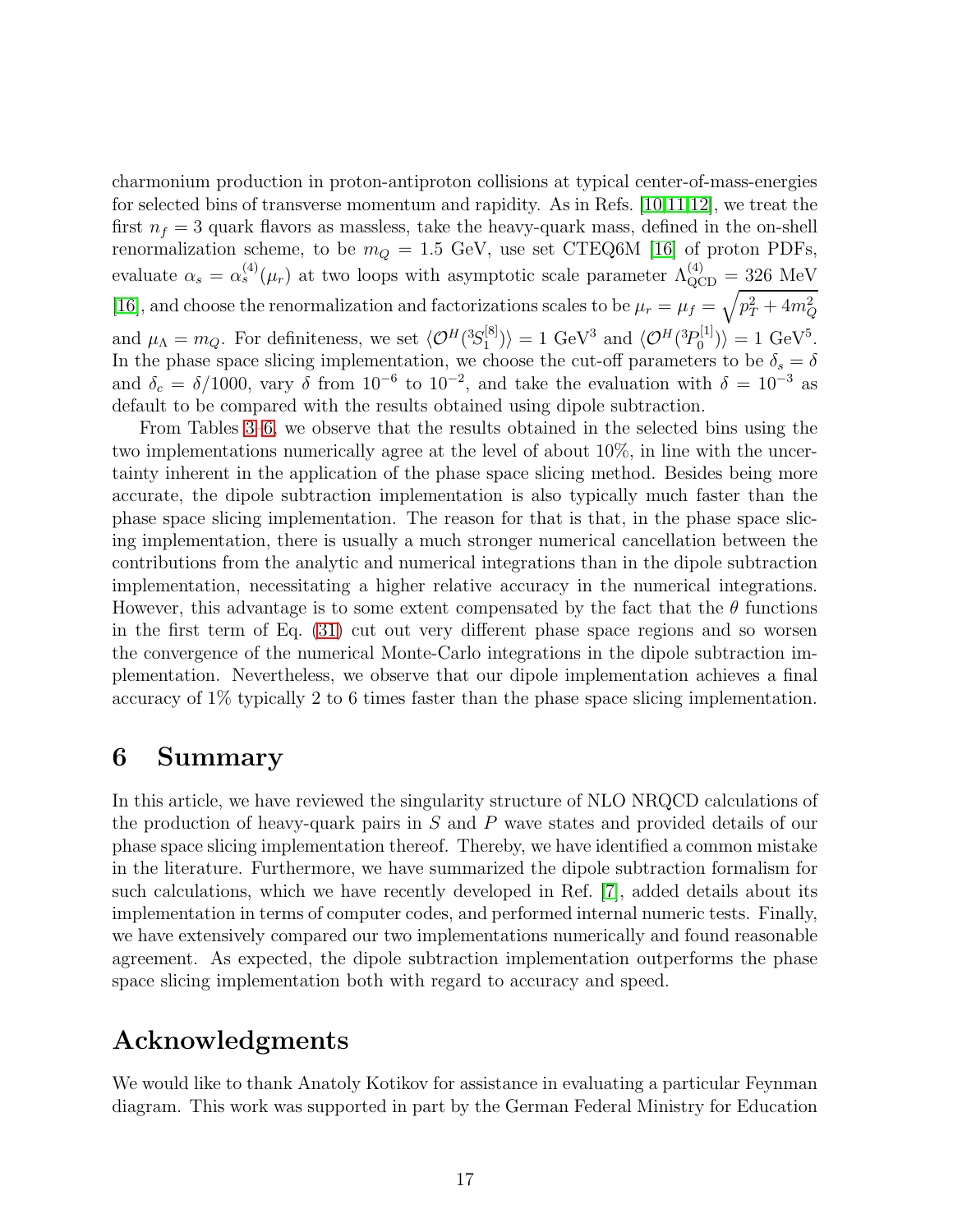$p+\overline{p}$  -->  $c\overline{c}$ [3S18] + X: Sqrt[s] = 100 GeV, 2 GeV < p\_T < 3 GeV, -0.5 < y < 0.5: ================================================================================

Dipole implementation:  $1.8694E+03 \pm 1.8683E+00$ 

| Slicing implementation: |                              |                             |                           |
|-------------------------|------------------------------|-----------------------------|---------------------------|
| 0.000010                | $-4.2106E+04 \pm 1.3991E+01$ | $4.3677E+04 \pm 1.4321E+01$ | $1.5710E+03 + 2.0021E+01$ |
| 0.000032                | $-3.5355E+04 \pm 1.0905E+01$ | $3.7067E+04 \pm 9.5207E+00$ | $1.7120E+03 + 1.4477E+01$ |
| 0.000100                | $-2.9207E+04 \pm 8.8019E+00$ | $3.0987E+04 \pm 6.1790E+00$ | $1.7800E+03 + 1.0754E+01$ |
| 0.000320                | $-2.3394E+04 \pm 6.1821E+00$ | $2.5209E+04 + 3.9720E+00$   | $1.8149E+03 + 7.3482E+00$ |
| 0.001000                | $-1.8171E+04 \pm 4.6479E+00$ | $1.9989E+04 \pm 2.5723E+00$ | $1.8184E+03 + 5.3122E+00$ |
| 0.003200                | $-1.3329E+04 + 3.3122E+00$   | $1.5139E+04 \pm 1.6327E+00$ | $1.8103E+03 + 3.6927E+00$ |
| 0.010000                | $-9.0788E+03 + 2.1645E+00$   | $1.0867E+04 + 1.0867E+00$   | $1.7882E+03 + 2.4220E+00$ |
|                         |                              |                             |                           |

Relative difference using default slicing parameter: -2.7% Factor of time the dipole implementation is faster: 9.6

 $p+p$  -->  $cc[3S18] + X$ : Sqrt[s] = 100 GeV, 6 GeV <  $p_T < 7$  GeV, -0.5 <  $y < 0.5$ : ================================================================================

Dipole implementation:  $2.6433E+01 \pm 2.5363E-02$ 

| Slicing implementation: |                              |                             |                             |
|-------------------------|------------------------------|-----------------------------|-----------------------------|
| 0.000010                | $-5.9185E+02 \pm 1.9436E-01$ | 6.1327E+02 $\pm$ 3.7003E-01 | $2.1420E+01 + 4.1797E-01$   |
| 0.000032                | $-4.9661E+02 + 1.4844E-01$   | 5.2090E+02 $\pm$ 2.4433E-01 | 2.4290E+01 $\pm$ 2.8589E-01 |
| 0.000100                | $-4.0982E+02 \pm 1.1312E-01$ | $4.3508E+02 + 1.0923E-01$   | $2.5260E+01 + 1.5725E-01$   |
| 0.000320                | $-3.2764E+02 + 8.2613E-02$   | $3.5340E+02 + 1.6469E-01$   | $2.5761E+01 + 1.8425E-01$   |
| 0.001000                | $-2.5363E+02 \pm 5.8880E-02$ | $2.7997E+02 \pm 2.3740E-01$ | $2.6338E+01 + 2.4459E-01$   |
| 0.003200                | $-1.8482E+02 + 4.0917E-02$   | $2.1062E+02 + 7.1737E-02$   | $2.5795E+01 + 8.2586E-02$   |
| 0.010000                | $-1.2431E+02 + 2.6148E-02$   | $1.4989E+02 + 1.9901E-01$   | $2.5578E+01 + 2.0072E-01$   |

Relative difference using default slicing parameter: -0.4% Factor of time the dipole implementation is faster: 6.4

 $p+\overline{p}$  -->  $c\overline{c}$ [3S18] + X: Sqrt[s] = 1960 GeV, 7 GeV <  $p_T < 8$  GeV, -0.6 <  $y < 0.6$ : ==================

Dipole implementation:  $2.3196E+03 \pm 2.3170E+00$ Slicing implementation:<br>0.000010 -6.6859E+ 0.0001020101 -6.6859E+04 ± 2.0831E+01 6.8617E+04 ± 1.7129E+02 1.7580E+03 ± 1.7255E+02  $0.000032$   $-5.6557E+04 \pm 1.5699E+01$   $5.8597E+04 \pm 3.8898E+01$   $2.0400E+03 \pm 4.1946E+01$ <br> $0.000100$   $-4.7142E+04 \pm 1.2016E+01$   $4.9345E+04 \pm 4.0183E+01$   $2.2030E+03 \pm 4.1941E+01$  $\begin{array}{lllll} 0.000100 & -4.7142 \text{E} + 04 \; \pm \; 1.2016 \text{E} + 01 & 4.9345 \text{E} + 04 \; \pm \; 4.0183 \text{E} + 01 & 2.2030 \text{E} + 03 \; \pm \; 4.1941 \text{E} + 01 \\ 0.000320 & -3.8205 \text{E} + 04 \; \pm \; 9.0543 \text{E} + 00 & 4.0421 \text{E} + 04 \; \pm \; 1.0403 \text{E} +$  $-3.8205E+04 \pm 9.0543E+00$   $4.0421E+04 \pm 1.0403E+01$   $2.2164E+03 \pm 1.3791E+01$ <br> $-3.0131E+04 \pm 6.7318E+00$   $3.2404E+04 \pm 2.0048E+01$   $2.2727E+03 \pm 2.1148E+01$  $\begin{array}{lllllll} 0.001000 & -3.0131\text{E}+04 & \pm& 6.7318\text{E}+00 & 3.2404\text{E}+04 & \pm& 2.0048\text{E}+01 & 2.2727\text{E}+03 & \pm& 2.1148\text{E}+01 \\ 0.003200 & -2.2592\text{E}+04 & \pm& 4.6217\text{E}+00 & 2.4810\text{E}+04 & \pm& 3.9682\text{E}+00 & 2.2180\text{E}+03$  $0.003200$   $-2.2592E+04 + 4.6217E+00$   $2.4810E+04 + 3.9682E+00$   $2.2180E+03 + 6.0915E+00$ <br> $0.010000$   $-1.5909E+04 + 3.2149E+00$   $1.8126E+04 + 7.9005E+00$   $2.2171E+03 + 8.5296E+00$  $-1.5909E+04 \pm 3.2149E+00$ 

Relative difference using default slicing parameter: -2.0% Factor of time the dipole implementation is faster: 3.7

<span id="page-17-0"></span>Table 3: Numerical comparisons of our implementations of dipole subtraction and phase space slicing as described in Section [5,](#page-14-0) for  $\sigma(p\bar{p} \to c\bar{c}[^3S_1^{[8]}]$  $\begin{bmatrix}\n\begin{bmatrix}\n8 \\
1\n\end{bmatrix} + X$  (in nb) with  $\sqrt{S}$  = 100 GeV, 2 GeV  $\langle p_T \rangle$  and  $\langle p_T \rangle$   $\langle p_T \rangle$   $\langle p_T \rangle$   $\langle p_T \rangle$  (in in ) with  $\sqrt{s}$ <br>100 GeV, 2 GeV  $\langle p_T \rangle$   $\langle p_T \rangle$  and  $\langle p_T \rangle$   $\langle p_T \rangle$   $\langle p_T \rangle$   $\langle p_T \rangle$  (in in ) with  $\sqrt{s}$  $p_T < 7$  GeV, and  $-0.5 < y < 0.5$ ; and  $\sqrt{S} = 1.96$  TeV, 7 GeV  $\langle p_T < 8$  GeV, and  $-0.6 < y < 0.6$ . For a given value of  $\delta$  (first column), the hard-collinear contribution of the real corrections (third column), the residual part including the soft and collinear contributions (second column), and their sum (forth column) are listed. The quoted errors are the numerical-integration uncertainties. For the default value  $\delta = 10^{-3}$ , the relative deviations of the phase space slicing results from the dipole subtraction ones and the factors by which the dipole subtraction implementation is faster than the space slicing one in achieving a numerical accuracy of 1% are indicated.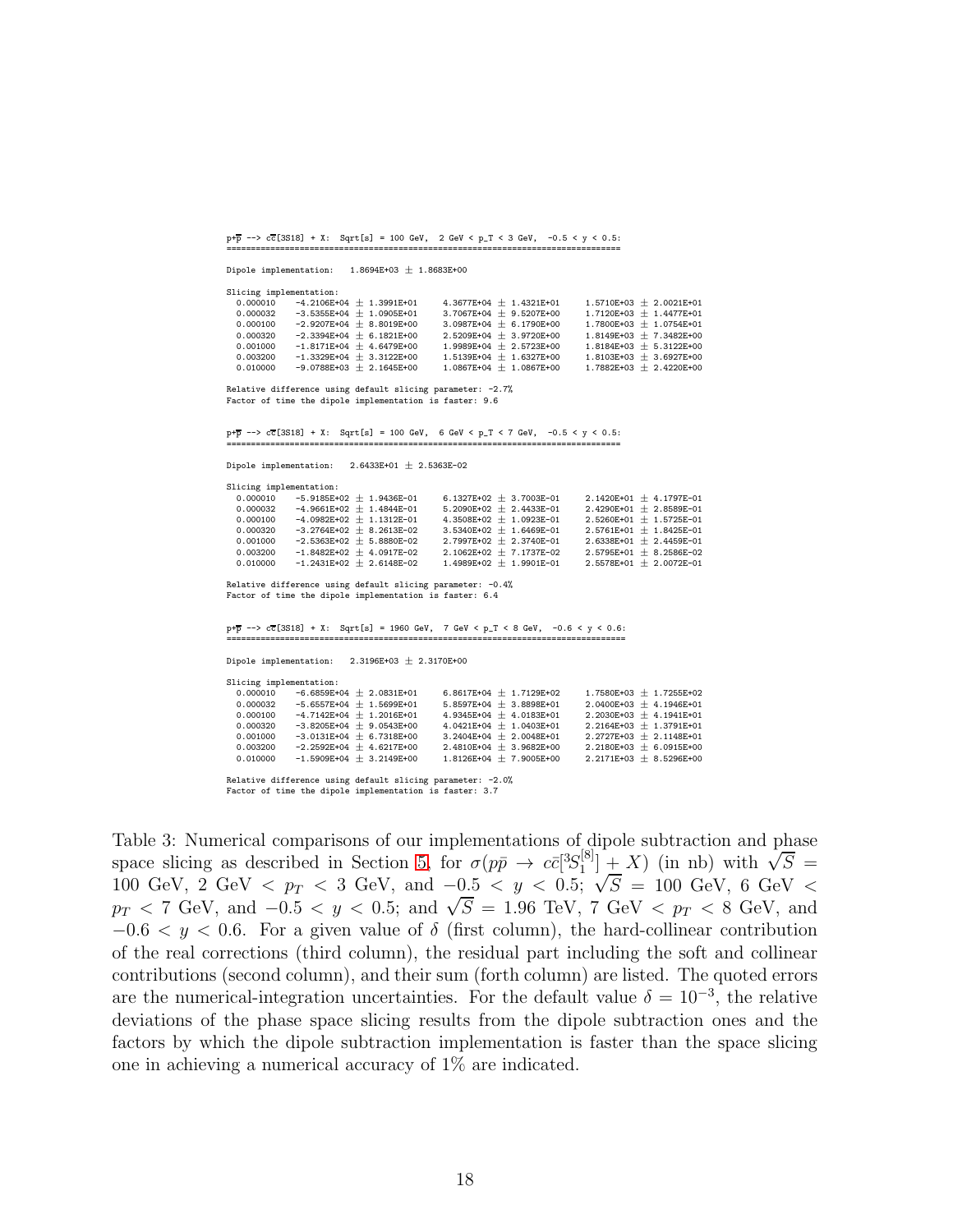```
p+\overline{p} --> c\overline{c}[3S18] + X: Sqrt[s] = 7000 GeV, 6 GeV < p_T < 8 GeV, 2.5 < y < 4:
==============================================================================
Dipole implementation: 1.5209E+04 \pm 1.5039E+01Slicing implementation:
  0.000010 -4.4765E+05 \pm 1.3365E+02 4.5846E+05 \pm 1.6483E+02 1.0810E+04 \pm 2.1221E+020.000032 -3.7798E+05 \pm 1.0265E+02 3.9071E+05 \pm 7.0978E+01 1.2732E+04 \pm 1.2480E+02
   0.000100 -3.1423\text{E}+05\,\pm\,8.1206\text{E}+01 3.2768\text{E}+05\,\pm\,7.9244\text{E}+01 1.3452\text{E}+04\,\pm\,1.1346\text{E}+020.000100 -3.1423E+05 \pm 8.1206E+01 = 3.2768E+05 \pm 7.9244E+01 = 1.3452E+04 \pm 1.1346E+02<br>
0.000100 -2.15395E+05 \pm 6.2502E+01 = 2.6789E+05 \pm 3.1169E+01 = 1.3943E+04 \pm 6.9842E+01
  0.001000 -1.9945E+05 \pm 4.4830E+01 2.1363E+05 \pm 8.1179E+01 1.4182E+04 \pm 9.2735E+010.003200 -1.4864E+05 \pm 3.1923E+01 1.6281E+05 \pm 1.6280E+01 1.4167E+04 \pm 3.5834E+01
   0.010000 -1.0368E+05 \pm 2.1351E+01 1.1778E+05 \pm 1.8833E+01 1.4097E+04 \pm 2.8470E+01Relative difference using default slicing parameter: -6.8%
Factor of time the dipole implementation is faster: 4.4
p+\overline{p} --> c\overline{c}[3S18] + X: Sqrt[s] = 7000 GeV, 20 GeV < p_T < 22 GeV, -0.5 < y < 0.5:
      ===================================================================================
Dipole implementation: 1.6314E+02 \pm 1.8166E-01Slicing implementation:
  0.000010 -4.7483E+03 \pm 1.4145E+00 4.8660E+03 \pm 1.6862E+00 1.1770E+02 \pm 2.2009E+000.000032  -4.0204E+03 \pm 1.0596E+00  4.1628E+03 \pm 1.0825E+00  1.4245E+02 \pm 1.5148E+00<br>0.000100  -3.3545E+03 \pm 8.1121E-01  3.5065E+03 \pm 7.1555E-01  1.5199E+02 \pm 1.0817E+000.000100 -3.3545E+03 \pm 8.1121E-01 3.5065E+03 \pm 7.1555E-01 1.5199E+02 \pm 1.0817E+00<br>0.000320 -2.7209E+03 \pm 6.2684E-01 2.8762E+03 \pm 4.7362E-01 1.5528E+02 \pm 7.8565E-01
               -2.7209E+03 \pm 6.2684E-01 2.8762E+03 \pm 4.7362E-01<br>-2.1458E+03 \pm 4.6500E-01 2.3026E+03 \pm 3.0469E-010.001000 -2.1458E+03 \pm 4.6500E-01 2.3026E+03 \pm 3.0469E-01 1.5681E+02 \pm 5.5593E-010.003200 -1.6074E+03 \pm 3.0795E-01 1.7633E+03 \pm 1.9829E-01 1.5590E+02 \pm 3.6627E-010.010000 -1.1275E+03 \pm 2.1164E-01 1.2834E+03 \pm 1.2832E-01 1.5587E+02 \pm 2.4750E-01Relative difference using default slicing parameter: -3.9%
Factor of time the dipole implementation is faster: 1.4
p+\overline{p} --> c\overline{c}[3S18] + X: Sqrt[s] = 14000 GeV, 5 GeV < p_T < 8 GeV, 2 < y < 4:
      =============================================================================
Dipole implementation: 8.9783E+04 \pm 8.9783E+01Slicing implementation:
   0.000010 -2.7420E+06 \pm 8.3086E+02 2.8014E+06 \pm 1.0012E+03 5.9400E+04 \pm 1.3010E+03
   0.000032 -2.3177E+06 \pm 5.9967E+02 \phantom{00} 2.3901E+06 \pm 7.6892E+02 \phantom{00} 7.2450E+04 \pm 9.7511E+02
  0.000100 -1.9297E+06 \pm 4.9280E+02<br>0.000320 -1.5625E+06 + 3.8080E+02 1.6439E+06 + 2.9593E+02 8.1360E+04 + 4.8227E+02
               -1.5625E+06 \pm 3.8080E+02 1.6439E+06 \pm 2.9593E+02 8.1360E+04 \pm 4.8227E+02<br>-1.2304E+06 \pm 2.8138E+02 1.3132E+06 \pm 1.9530E+02 8.2850E+04 \pm 3.4252E+020.001000 -1.2304E+06 \pm 2.8138E+02 1.3132E+06 \pm 1.9530E+02 8.2850E+04 \pm 3.4252E+020.003200 -9.2029E+05 \pm 2.0434E+02 1.0037E+06 \pm 1.2350E+02 8.3410E+04 \pm 2.3876E+02<br>0.010000 -6.4571E+05 + 1.3564E+02 7.2853E+05 + 7.7187E+01 8.2820E+04 + 1.5606E+02
             -6.4571E+05 \pm 1.3564E+02 -7.2853E+05 \pm 7.7187E+01 -8.2820E+04 \pm 1.5606E+02
```

```
Relative difference using default slicing parameter: -7.7%
Factor of time the dipole implementation is faster: 3.4
```
<span id="page-18-0"></span>Table 4: Same as in Table [3,](#page-17-0) but for  $\sqrt{S} = 7$  TeV, 6 GeV  $\lt p_T \lt 8$  GeV, and  $2.5 \lt y \lt 4$ ;  $\sqrt{S}$  = 7 TeV, 20 GeV <  $p_T$  < 22 GeV, and  $-0.5$  < y < 0.5; and  $\sqrt{S}$  = 14 TeV, 5 GeV  $p_T < 8$  GeV, and  $2 < y < 4$ .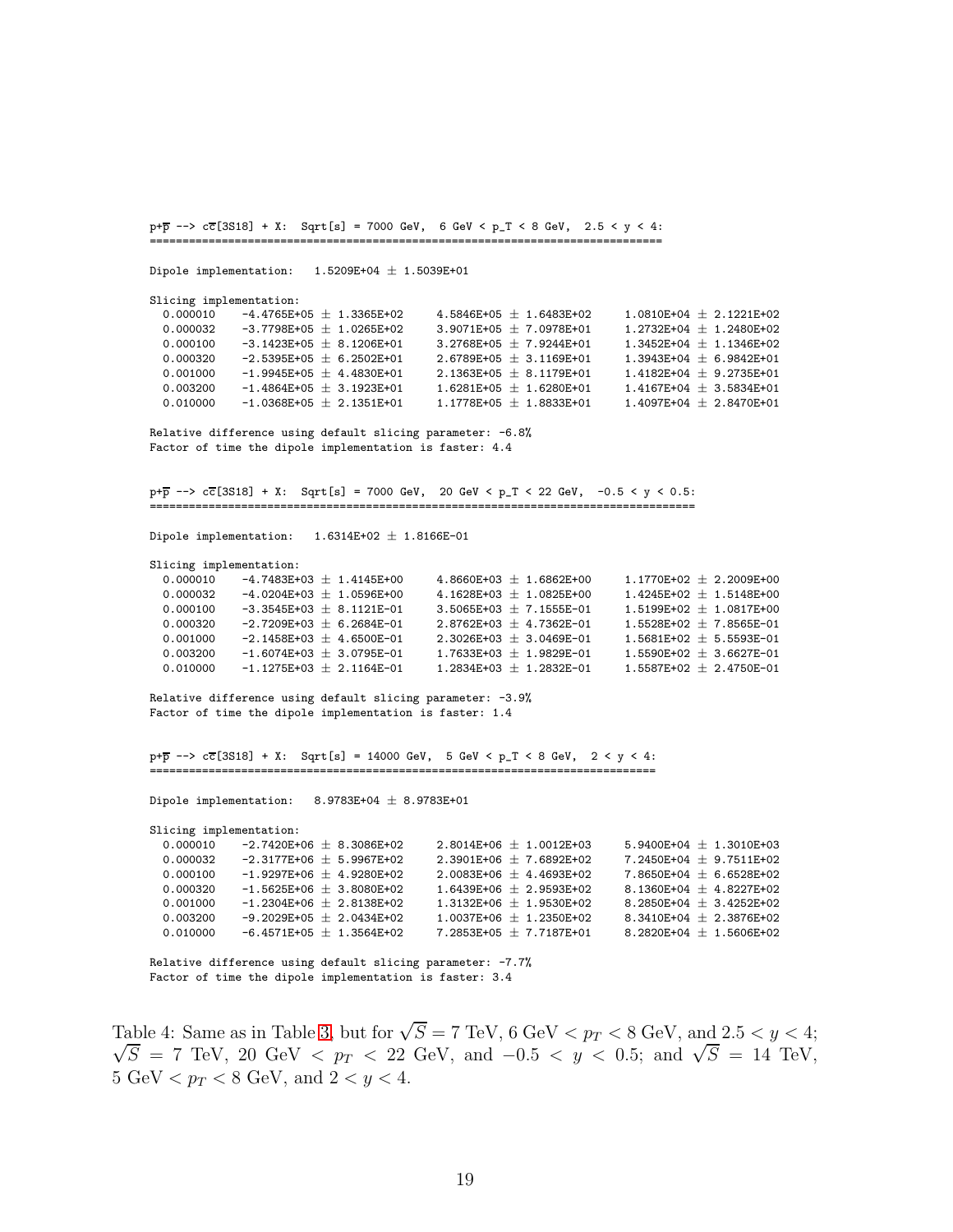$p+\overline{p}$  -->  $c\overline{c}$ [3P21] + X: Sqrt[s] = 100 GeV, 2 GeV <  $p_T < 3$  GeV, -0.5 < y < 0.5: ================================================================================ Dipole implementation:  $3.8434E+02 \pm 3.8383E-01$ Slicing implementation: 0.000010 -1.9969E+04  $\pm$  6.1018E+00 2.0204E+04  $\pm$  8.2940E+00 2.3530E+02  $\pm$  1.0297E+01<br>0.000032 -1.6852E+04 + 5.1391E+00 1.7156E+04 + 5.5671E+00 3.0380E+02 + 7.5765E+00  $-1.6852E+04 \pm 5.1391E+00$   $1.7156E+04 \pm 5.5671E+00$   $3.0380E+02 \pm 7.5765E+00$  $0.000100$   $-1.4010E+04 \pm 4.0109E+00$   $1.4355E+04 \pm 3.6670E+00$   $3.4530E+02 \pm 5.4345E+00$  $0.000320$   $-1.1317E+04 \pm 2.7969E+00$   $1.1679E+04 \pm 2.3758E+00$   $3.6180E+02 \pm 3.6697E+00$  $0.001000$   $-8.8920\text{E} + 03\,\pm\,2.0774\text{E} + 00$   $9.2572\text{E} + 03\,\pm\,1.5460\text{E} + 00$   $3.6520\text{E} + 02\,\pm\,2.5895\text{E} + 00$ 0.003200 -6.6371E+03  $\pm$  1.4326E+00  $^-$  7.0012E+03  $\pm$  9.6310E-01  $^-$  3.6410E+02  $\pm$  1.7262E+00 0.010000  $-4.6511E+03 \pm 9.3505E-01$   $5.0079E+03 \pm 5.8438E-01$   $3.5683E+02 \pm 1.1026E+00$ Relative difference using default slicing parameter: -5.0% Factor of time the dipole implementation is faster: 137  $p+\overline{p}$  -->  $c\overline{c}$ [3P21] + X: Sqrt[s] = 100 GeV, 6 GeV < p\_T < 7 GeV, -0.5 < y < 0.5: ================================================================================ Dipole implementation:  $-1.1636E+00 \pm 1.1635E-03$ Slicing implementation:  $0.000010$   $-2.5001$ E+01  $\pm$   $4.9224$ E-03  $2.3696$ E+01  $\pm$  1.4019E-02  $-1.3046$ E+00  $\pm$  1.4858E-02  $0.000032$   $-2.1484$ E+01  $\pm$  3.6945E-03  $2.0258$ E+01  $\pm$  9.5508E-03  $-1.2264$ E+00  $\pm$  1.0240E-02  $0.000100$   $-1.8219E+01 \pm 3.1399E-03$   $1.7030E+01 \pm 6.2299E-03$   $-1.1887E+00 \pm 6.9764E-03$ 0.000320 -1.5062E+01  $\pm$  2.4189E-03 1.3884E+01  $\pm$  4.1048E-03 -1.1778E+00  $\pm$  4.7645E-03 0.001000 -1.2145E+01  $\pm$  1.8113E-03 1.0976E+01  $\pm$  2.7625E-03 -1.1687E+00  $\pm$  3.3033E-03<br>0.003200 -9.3531E+00  $\pm$  1.3760E-03 8.2043E+00  $\pm$  1.6613E-03 -1.1488E+00  $\pm$  2.1572E-03  $-9.3531E+00 \pm 1.3760E-03$  8.2043E+00  $\pm$  1.6613E-03 -1.1488E+00  $\pm$  2.1572E-03<br> $-6.8082E+00 \pm 9.9948E-04$  5.7041E+00  $\pm$  1.0307E-03 -1.1041E+00  $\pm$  1.4357E-03 0.000200 -6.8082E+00  $\pm$  9.9948E-04 5.7041E+00  $\pm$  1.0307E-03 Relative difference using default slicing parameter: 0.4% Factor of time the dipole implementation is faster: 4.3  $p+\overline{p}$  -->  $c\overline{c}$ [3P21] + X: Sqrt[s] = 1960 GeV, 7 GeV < p\_T < 8 GeV, -0.6 < y < 0.6: ================================================================================= Dipole implementation:  $-8.1975E+01 \pm 1.0328E-01$ Slicing implementation: 0.000010 -2.4577E+03  $\pm$  4.8300E-01 2.3627E+03  $\pm$  1.5549E+00 -9.4960E+01  $\pm$  1.6282E+00<br>0.000032 -2.1184E+03  $\pm$  3.8233E-01 2.0317E+03  $\pm$  1.0440E+00 -8.6660E+01  $\pm$  1.1118E+00  $-2.1184E+03 \pm 3.8233E-01$  2.0317E+03  $\pm$  1.0440E+00 0.000100 -1.8032E+03  $\pm$  3.1323E-01  $\pm$  7.7206E+03  $\pm$  7.0188E-01 -8.2550E+01  $\pm$  7.6860E-01 0.000320 -1.4983E+03  $\pm$  2.3867E-01 1.4167E+03  $\pm$  4.6731E-01 -8.1640E+01  $\pm$  5.2473E-01 0.000320 -1.4983E+03  $\pm$  2.3867E-01 1.4167E+03  $\pm$  4.6731E-01 -8.1640E+01  $\pm$  5.2473E-01<br>0.001000 -1.2168E+03  $\pm$  1.9288E-01 1.1358E+03  $\pm$  3.2025E-01 -8.1050E+01  $\pm$  3.7385E-01  $0.1.1358E+03 \pm 3.2025E-01$   $-8.1050E+01 \pm 3.7385E-01$ 0.003200 -9.4671E+02  $\pm$  1.4560E-01 8.6743E+02  $\pm$  2.1682E-01 -7.9280E+01  $\pm$  2.6117E-01<br>0.010000 -6.9965E+02 + 1.0889E-01 6.2487E+02 + 1.4362E-01 -7.4780E+01 + 1.8023E-01  $-6.9965E+02 + 1.0889E-01$ Relative difference using default slicing parameter: -1.1% Factor of time the dipole implementation is faster: 2.3

> Table 5: Same as in Table [3,](#page-17-0) but for  $\sigma(p\bar{p} \to c\bar{c} [{}^{3}P_2^{[1]}]$  $2^{[1]}$  + X).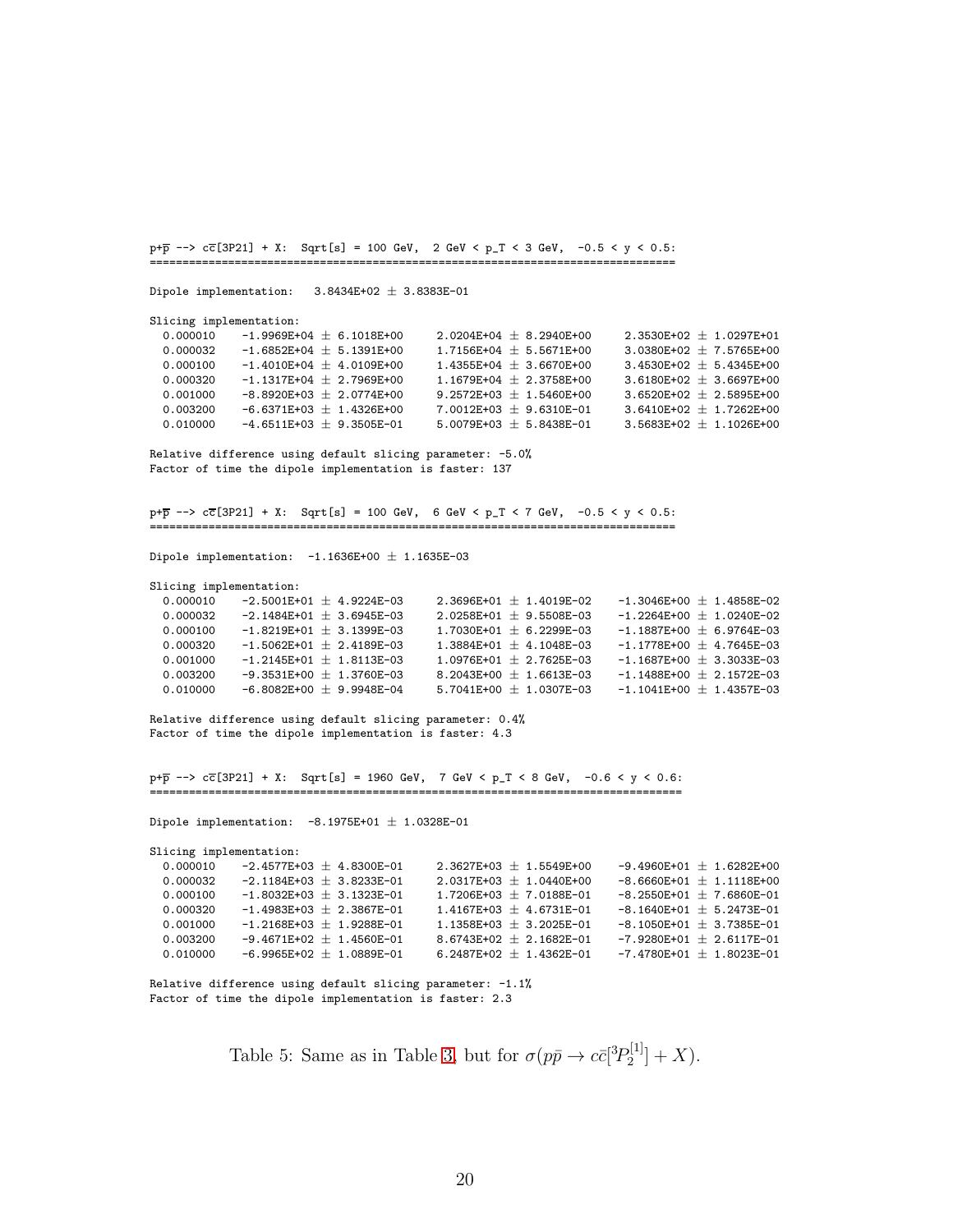$p+\overline{p}$  -->  $c\overline{c}$ [3P21] + X: Sqrt[s] = 7000 GeV, 6 GeV <  $p_T < 8$  GeV, 2.5 < y < 4: ============================================================================== Dipole implementation:  $-5.0338E+02 \pm 8.1114E-01$ Slicing implementation: 0.000010 -2.1012E+04  $\pm$  4.3885E+00 2.0323E+04  $\pm$  1.4953E+01 -6.8870E+02  $\pm$  1.5584E+01<br>0.000032 -1.8013E+04 + 3.3649E+00 1.7425E+04 + 9.6143E+00 -5.8830E+02 + 1.0186E+01  $-1.8013E+04 \pm 3.3649E+00$   $1.7425E+04 \pm 9.6143E+00$   $-5.8830E+02 \pm 1.0186E+01$ 0.000100 -1.5239E+04  $\pm$  2.8673E+00 1.4677E+04  $\pm$  6.5227E+00 -5.6230E+02  $\pm$  7.1251E+00  $0.000320$   $-1.2574E+04 \pm 2.2069E+00$   $1.2041E+04 \pm 4.2413E+00$   $-5.3310E+02 \pm 4.7811E+00$  $0.001000$   $-1.0127$ E+0 $4$   $\pm$   $1.6732$ E+0 $0$   $9.6082$ E+0 $3$   $\pm$   $2.8694$ E+0 $0$   $-5.1900$ E+0 $2$   $\pm$   $3.3216$ E+0 $0$ 0.003200 -7.7997E+03  $\pm$  1.2484E+00 -7.2897E+03  $\pm$  1.9169E+00 -5.1000E+02  $\pm$  2.2876E+00 0.010000  $-5.6897E+03 \pm 8.9294E-01$   $5.2073E+03 \pm 1.2364E+00$   $-4.8240E+02 \pm 1.5251E+00$ Relative difference using default slicing parameter: 3.1% Factor of time the dipole implementation is faster: 2.1 p+p --> cc[3P21] + X: Sqrt[s] = 7000 GeV, 20 GeV < p\_T < 22 GeV, -0.5 < y < 0.5: =================================================================================== Dipole implementation:  $-1.0014E+01 \pm 1.0013E-02$ Slicing implementation:  $0.000010$   $-6.9249$ E+01  $\pm$  1.5399E-02  $-$  5.8884E+01  $\pm$  2.9578E-02  $-$ 1.0365E+01  $\pm$  3.3346E-02  $0.000032$   $-6.1220$ E+01  $\pm$  1.3769E-02  $-$  5.1169E+01  $\pm$  1.4606E-02  $-$ 1.0051E+01  $\pm$  2.0073E-02  $0.000100$   $-5.3471E+01 \pm 1.2195E-02$   $4.3475E+01 \pm 9.2384E-03$   $-9.9958E+00 \pm 1.5299E-02$ 0.000320  $-4.5673E+01 \pm 1.0564E-02$  3.5722E+01  $\pm$  6.4647E-03  $-9.9510E+00 \pm 1.2385E-02$ 0.001000  $-3.8146E+01 \pm 8.9563E-03$   $2.8256E+01 \pm 4.7210E-03$   $-9.8900E+00 \pm 1.0124E-02$ <br>0.003200  $-3.0578E+01 \pm 7.2845E-03$   $2.0851E+01 \pm 3.4411E-03$   $-9.7273E+00 \pm 8.0564E-03$  $2.0851E+01 \pm 3.4411E-03$   $-9.7273E+00 \pm 8.0564E-03$ <br>1.3958E+01  $\pm$  2.3551E-03  $-9.3230E+00 \pm 6.1032E-03$ 0.010000  $-2.3281E+01 \pm 5.6306E-03$ Relative difference using default slicing parameter: -1.2% Factor of time the dipole implementation is faster: 0.48  $p+\overline{p}$  -->  $c\overline{c}$ [3P21] + X: Sqrt[s] = 14000 GeV, 5 GeV < p\_T < 8 GeV, 2 < y < 4: ============================================================================= Dipole implementation:  $-1.5363E+03 \pm 5.4212E+00$ Slicing implementation: 0.000010 -1.6753E+05  $\pm$  4.0603E+01 1.6446E+05  $\pm$  4.5001E+01 -3.0702E+03  $\pm$  6.0611E+01<br>0.000032 -1.4322E+05 + 3.0717E+01 1.4094E+05 + 3.8639E+01 -2.2820E+03 + 4.9361E+01  $-1.4322$ E+05  $\pm$  3.0717E+01  $\phantom{0}$  1.4094E+05  $\pm$  3.8639E+01  $\phantom{0}$  -2.2820E+03  $\pm$  4.9361E+01 0.000100 -1.2083E+05  $\pm$  2.4876E+01  $\pm$  1.1889E+05  $\pm$  2.0610E+01 -1.9426E+03  $\pm$  3.2305E+01 0.000320 -9.9425E+04  $\pm$  2.0367E+01 9.7638E+04  $\pm$  1.3883E+01 -1.7870E+03  $\pm$  2.4648E+01 0.000320 -9.9425E+04  $\pm$  2.0367E+01 9.7638E+04  $\pm$  1.3883E+01 -1.7870E+03  $\pm$  2.4648E+01<br>0.001000 -7.9823E+04  $\pm$  1.4390E+01 7.8121E+04  $\pm$  9.4865E+00 -1.7020E+03  $\pm$  1.7235E+01  $7.8121E+04 \pm 9.4865E+00$  -1.7020E+03  $\pm$  1.7235E+01 0.003200 -6.1268E+04  $\pm$  1.0435E+01 5.9614E+04  $\pm$  6.3932E+00 -1.6540E+03  $\pm$  1.2238E+01<br>0.010000 -4.4537E+04 + 7.2279E+00 4.2986E+04 + 4.3827E+00 -1.5510E+03 + 8.4528E+00  $-4.4537E+04 + 7.2279E+00$ Relative difference using default slicing parameter: 10.8% Factor of time the dipole implementation is faster: 3.3

> <span id="page-20-0"></span>Table 6: Same as in Table [4,](#page-18-0) but for  $\sigma(p\bar{p} \to c\bar{c} [{}^{3}P_2^{[1]}]$  $2^{[1]}$  + X).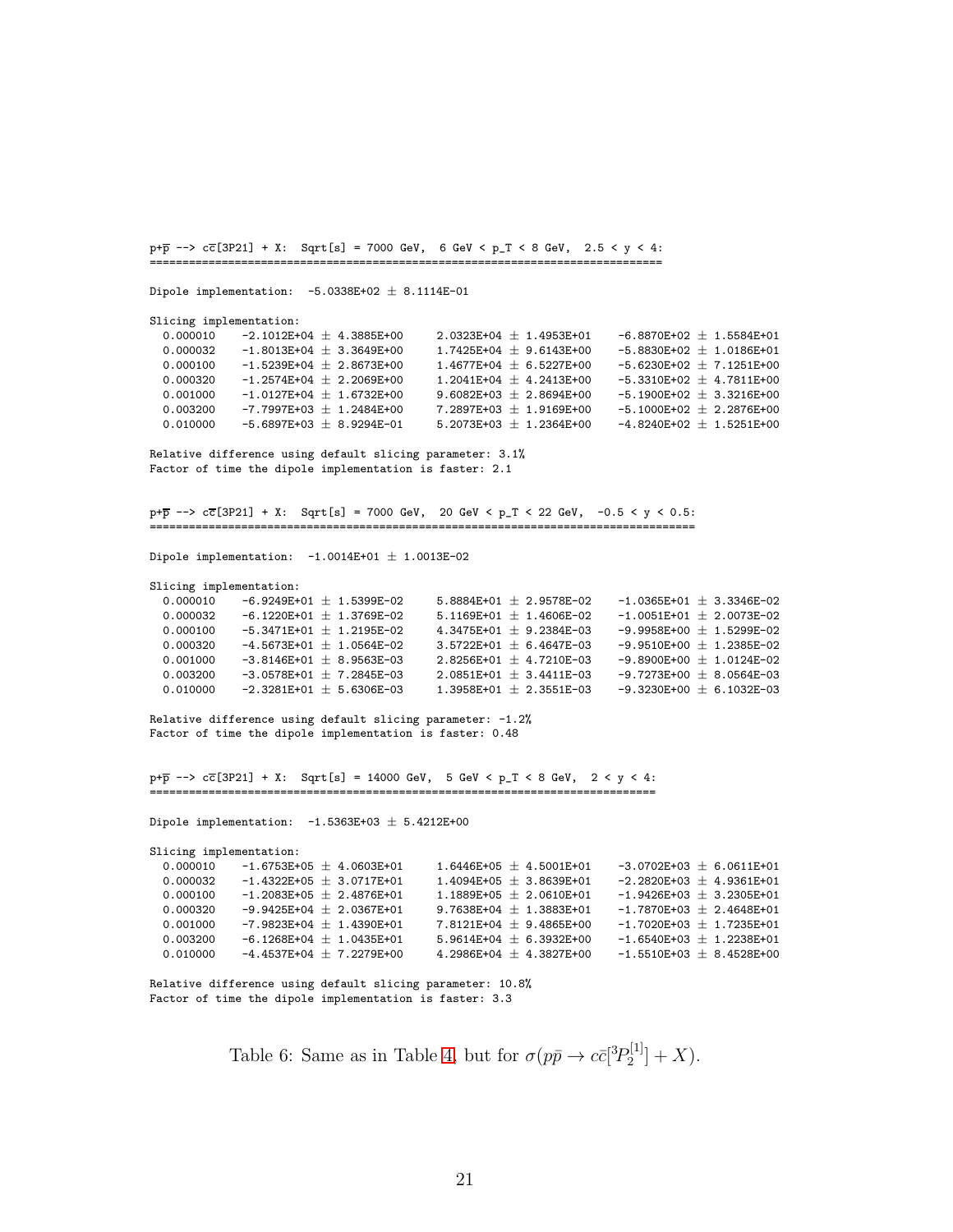and Research BMBF through Grant No. 05H15GUCC1 and by the German Research Foundation DFG through Grant No. KN 365/12-1.

### <span id="page-21-0"></span>References

- [1] G. T. Bodwin, E. Braaten, and G. P. Lepage, Rigorous QCD analysis of inclusive annihilation and production of heavy quarkonium, Phys. Rev. D 51, 1125 (1995); 55, 5853(E) (1997) [\[arXiv:hep-ph/9407339\]](http://arxiv.org/abs/hep-ph/9407339).
- <span id="page-21-2"></span><span id="page-21-1"></span>[2] W. E. Caswell and G. P. Lepage, Effective Lagrangians For Bound State Problems In QED, QCD, And Other Field Theories, Phys. Lett. B 167, 437 (1986).
- [3] G. P. Lepage, L. Magnea, C. Nakhleh, U. Magnea, and K. Hornbostel, Improved nonrelativistic QCD for heavy quark physics, Phys. Rev. D 46, 4052 (1992) [\[hep-lat/9205007\]](http://arxiv.org/abs/hep-lat/9205007).
- <span id="page-21-4"></span><span id="page-21-3"></span>[4] B. W. Harris and J. F. Owens, The Two cutoff phase space slicing method, Phys. Rev. D 65, 094032 (2002) [\[hep-ph/0102128\]](http://arxiv.org/abs/hep-ph/0102128).
- [5] J. M. Campbell, F. Maltoni, and F. Tramontano, QCD corrections to J/psi and Upsilon production at hadron colliders, Phys. Rev. Lett. 98, 252002 (2007) [\[hep-ph/0703113\]](http://arxiv.org/abs/hep-ph/0703113); P. Artoisenet, J. M. Campbell, J. P. Lansberg, F. Maltoni, and F. Tramontano, Υ Production at Fermilab Tevatron and LHC Energies, Phys. Rev. Lett. 101, 152001 (2008) [\[arXiv:0806.3282](http://arxiv.org/abs/0806.3282) [hep-ph]]; P. Artoisenet, J. M. Campbell, F. Maltoni, and F. Tramontano, J/psi production at HERA, Phys. Rev. Lett. 102, 142001 (2009) [\[arXiv:0901.4352](http://arxiv.org/abs/0901.4352) [hep-ph]].
- <span id="page-21-6"></span><span id="page-21-5"></span>[6] S. Catani and M. H. Seymour, A General algorithm for calculating jet cross-sections in NLO QCD, Nucl. Phys. B485, 291 (1997); B510, 503(E) (1998) [\[hep-ph/9605323\]](http://arxiv.org/abs/hep-ph/9605323).
- [7] M. Butenschoen and B. A. Kniehl, Dipole subtraction at next-to-leading order in nonrelativistic-QCD factorization, Nucl. Phys. B950, 114843 (2020) [\[arXiv:1909.03698](http://arxiv.org/abs/1909.03698) [hep-ph]].
- <span id="page-21-7"></span>[8] L. Phaf and S. Weinzierl, Dipole formalism with heavy fermions, J. High Energy Phys. 04 (2001) 006 [\[hep-ph/0102207\]](http://arxiv.org/abs/hep-ph/0102207).
- <span id="page-21-8"></span>[9] F. V. Tkachov, A Theorem on Analytical Calculability of Four Loop Renormalization Group Functions, Phys. Lett. 100B, 65 (1981); K. G. Chetyrkin and F. V. Tkachov, Integration by Parts: The Algorithm to Calculate beta Functions in 4 Loops, Nucl. Phys. B 192, 159 (1981).
- <span id="page-21-9"></span>[10] M. Butenschön and B. A. Kniehl, Complete next-to-leading-order corrections to  $J/\psi$ photoproduction in nonrelativistic quantum chromodynamics, Phys. Rev. Lett. 104, 072001 (2010) [\[arXiv:0909.2798](http://arxiv.org/abs/0909.2798) [hep-ph]]; Reconciling  $J/\psi$  production at HERA,